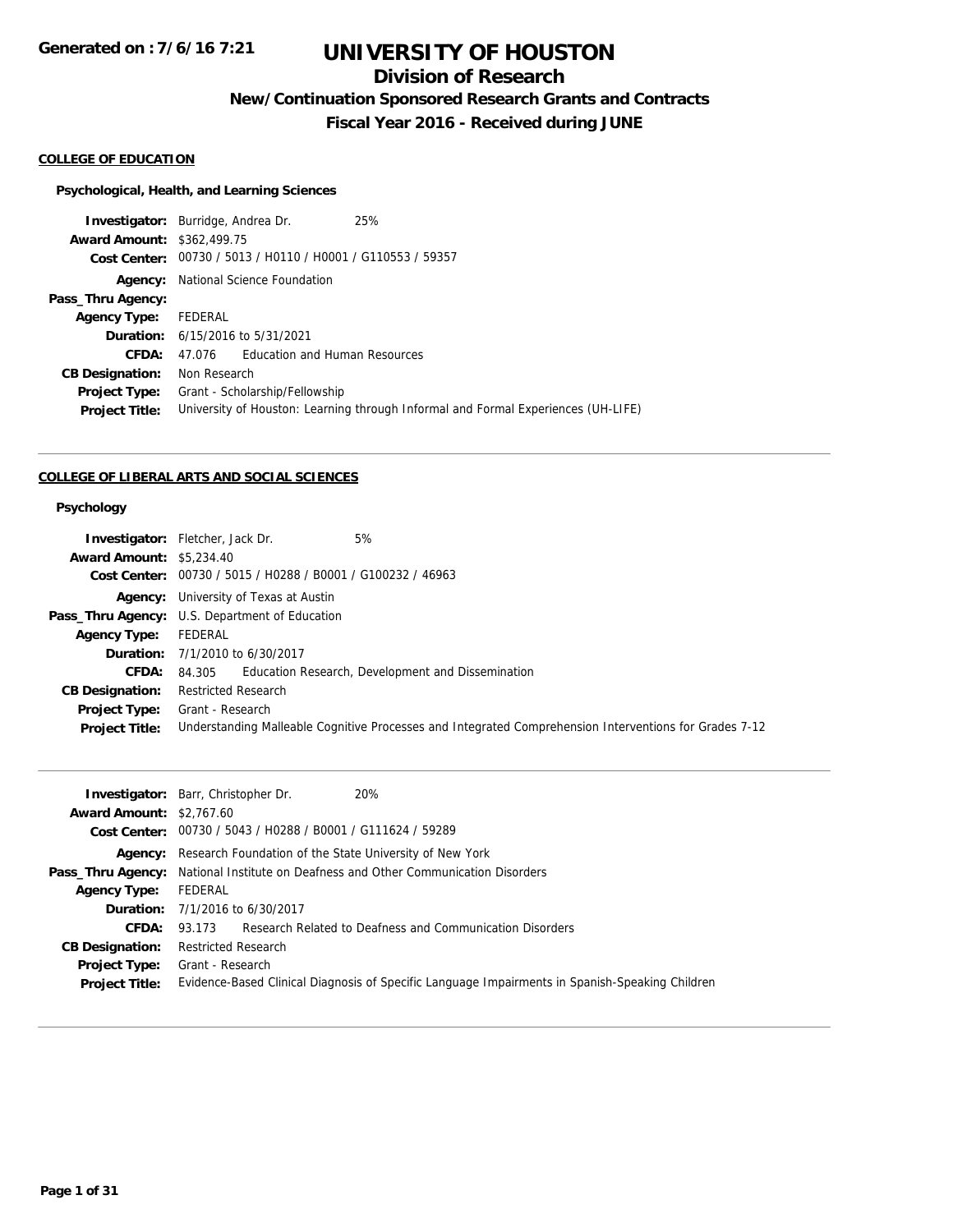**Generated on : 7/6/16 7:21**

# **UNIVERSITY OF HOUSTON**

## **Division of Research**

**New/Continuation Sponsored Research Grants and Contracts**

**Fiscal Year 2016 - Received during JUNE**

#### **COLLEGE OF LIBERAL ARTS AND SOCIAL SCIENCES**

### **Psychology**

|                                 | <b>Investigator:</b> Barr, Christopher Dr.                  | 20%                                                                 |
|---------------------------------|-------------------------------------------------------------|---------------------------------------------------------------------|
| <b>Award Amount: \$9,670.00</b> |                                                             |                                                                     |
|                                 | Cost Center: 00730 / 5013 / H0288 / B0001 / G109063 / 56124 |                                                                     |
|                                 | <b>Agency:</b> University of Miami                          |                                                                     |
|                                 | <b>Pass_Thru Agency:</b> U.S. Department of Education       |                                                                     |
| Agency Type: FEDERAL            |                                                             |                                                                     |
|                                 | <b>Duration:</b> 9/1/2014 to 8/31/2017                      |                                                                     |
| <b>CFDA:</b>                    | 93.088                                                      | Advancing System Improvements to Support Targets for Healthy People |
| <b>CB Designation:</b>          | <b>Restricted Research</b>                                  |                                                                     |
| <b>Project Type:</b>            | Grant - Research                                            |                                                                     |
| <b>Project Title:</b>           | Reading Achievement Multi-Component Program (RAMP-UP)       |                                                                     |

|                                  | <b>Investigator:</b> Francis, David Dr.<br>10%                                                         |
|----------------------------------|--------------------------------------------------------------------------------------------------------|
| <b>Award Amount: \$10,468.80</b> |                                                                                                        |
|                                  | Cost Center: 00730 / 5015 / H0288 / B0001 / G100232 / 46963                                            |
|                                  | <b>Agency:</b> University of Texas at Austin                                                           |
|                                  | <b>Pass_Thru Agency:</b> U.S. Department of Education                                                  |
| Agency Type:                     | FEDERAL                                                                                                |
|                                  | <b>Duration:</b> 7/1/2010 to 6/30/2017                                                                 |
| <b>CFDA:</b>                     | 84.305 Education Research, Development and Dissemination                                               |
| <b>CB Designation:</b>           | <b>Restricted Research</b>                                                                             |
| Project Type:                    | Grant - Research                                                                                       |
| <b>Project Title:</b>            | Understanding Malleable Cognitive Processes and Integrated Comprehension Interventions for Grades 7-12 |

|                                  | <b>Investigator:</b> Carlson, Coleen Dr.                            | 20% |
|----------------------------------|---------------------------------------------------------------------|-----|
| <b>Award Amount: \$18,987.60</b> |                                                                     |     |
|                                  | Cost Center: 00730 / 5018 / H0288 / B0001 / G111077 / 58636         |     |
|                                  | <b>Agency:</b> University of Texas Health Science Center at Houston |     |
|                                  | <b>Pass_Thru Agency:</b> Texas Education Agency                     |     |
| Agency Type: STATE               |                                                                     |     |
|                                  | <b>Duration:</b> 9/1/2015 to 8/31/2016                              |     |
| CFDA:                            |                                                                     |     |
| <b>CB Designation:</b>           | <b>Restricted Research</b>                                          |     |
| <b>Project Type:</b>             | Grant - Research                                                    |     |
| <b>Project Title:</b>            | TPRI & Tejas LEE Print, Distribution and Development                |     |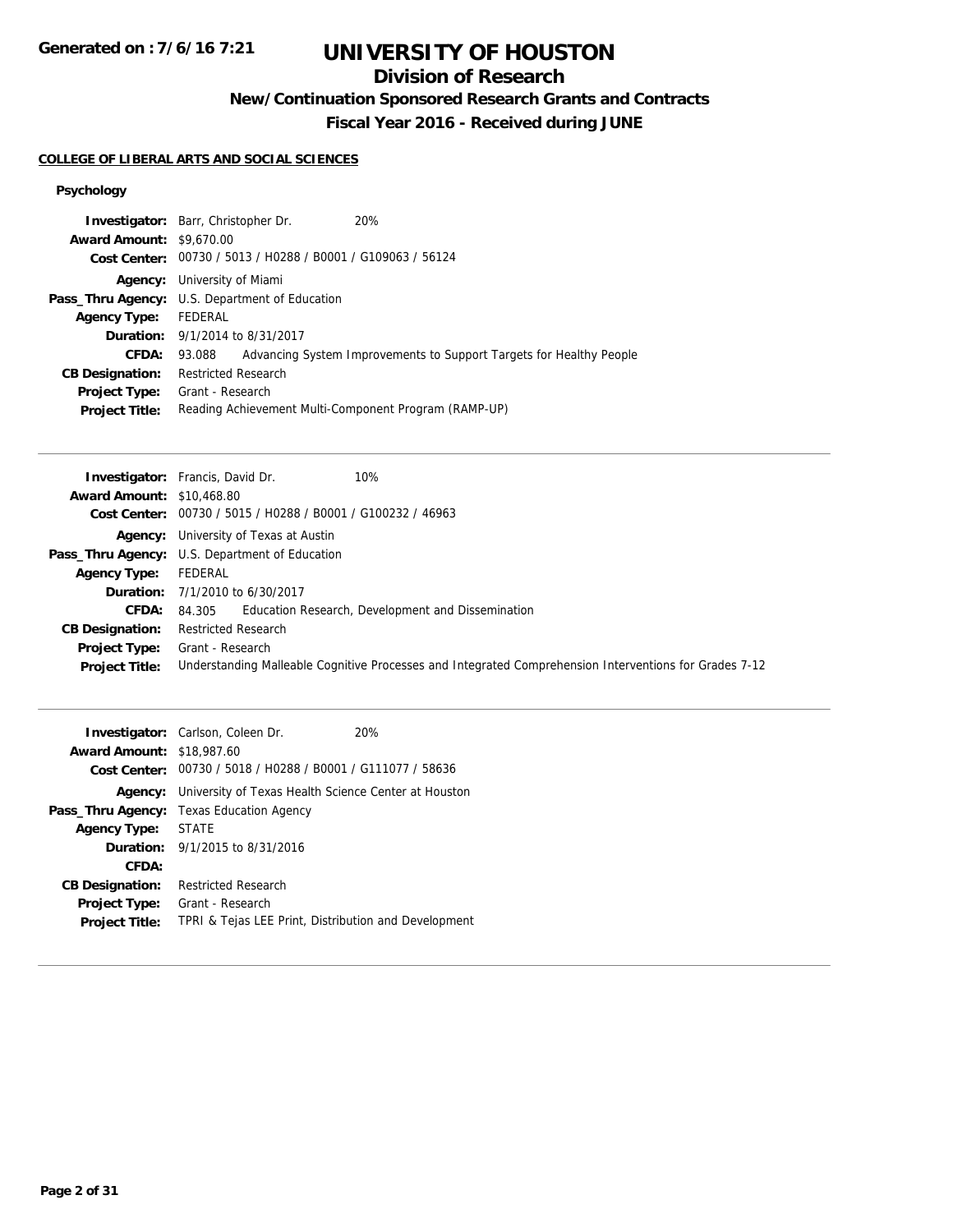## **Division of Research**

**New/Continuation Sponsored Research Grants and Contracts**

**Fiscal Year 2016 - Received during JUNE**

### **COLLEGE OF NATURAL SCIENCES AND MATHEMATICS**

### **Biology/Biochemistry**

|                                  | <b>Investigator:</b> Gunaratne, Preethi Dr.<br>100%                              |
|----------------------------------|----------------------------------------------------------------------------------|
| <b>Award Amount: \$37,625,00</b> |                                                                                  |
|                                  | Cost Center: 00730 / 5015 / H0104 / B0001 / G108700 / 57745                      |
|                                  | <b>Agency:</b> University of Texas MD Anderson Cancer Center                     |
|                                  | Pass_Thru Agency: National Cancer Institute                                      |
| Agency Type: FEDERAL             |                                                                                  |
|                                  | <b>Duration:</b> 4/10/2015 to 3/31/2017                                          |
| CFDA:                            | 93.393 Cancer Cause and Prevention Research                                      |
| <b>CB Designation:</b>           | <b>Restricted Research</b>                                                       |
| <b>Project Type:</b>             | Grant - Research                                                                 |
| <b>Project Title:</b>            | (PQA4) Molecularly Targeted Chemoprevention for Preneoplastic Squamous Epithelia |
|                                  |                                                                                  |

|                                  | 50%<br><b>Investigator:</b> Laws, Angela Dr.                                                         |
|----------------------------------|------------------------------------------------------------------------------------------------------|
| <b>Award Amount: \$75,000.00</b> |                                                                                                      |
|                                  | Cost Center: 00730 / 5013 / H0104 / B0001 / G111080 / 58677                                          |
|                                  | <b>Agency:</b> National Institute of Food and Agriculture                                            |
| Pass_Thru Agency:                |                                                                                                      |
| <b>Agency Type:</b>              | FEDERAL                                                                                              |
|                                  | <b>Duration:</b> 5/15/2016 to 5/14/2018                                                              |
| <b>CFDA:</b>                     | Agriculture and Food Research Initiative (AFRI)<br>10.310                                            |
| <b>CB Designation:</b>           | <b>Restricted Research</b>                                                                           |
| <b>Project Type:</b>             | Grant - Research                                                                                     |
| <b>Project Title:</b>            | Is a Diverse Grasshopper Community Beneficial to the Health and Functioning of Rangeland Ecosystems? |

| <b>Award Amount: \$327,338.00</b> | 100%<br><b>Investigator:</b> Khurana, Seema Dr.<br>Cost Center: 00730 / 5013 / H0104 / B0001 / G106636 / 54180 |
|-----------------------------------|----------------------------------------------------------------------------------------------------------------|
|                                   | <b>Agency:</b> National Institutes of Health                                                                   |
| Pass_Thru Agency:                 |                                                                                                                |
| <b>Agency Type:</b>               | FEDERAL                                                                                                        |
|                                   | <b>Duration:</b> 9/18/2013 to 5/31/2018                                                                        |
| <b>CFDA:</b>                      | Diabetes, Endocrinology and Metabolism Research<br>93.847                                                      |
| <b>CB Designation:</b>            | Restricted Research                                                                                            |
| <b>Project Type:</b>              | Grant - Research                                                                                               |
| <b>Project Title:</b>             | Epithelial mesenchymal transition in gastrointestinal homeostasis and disease                                  |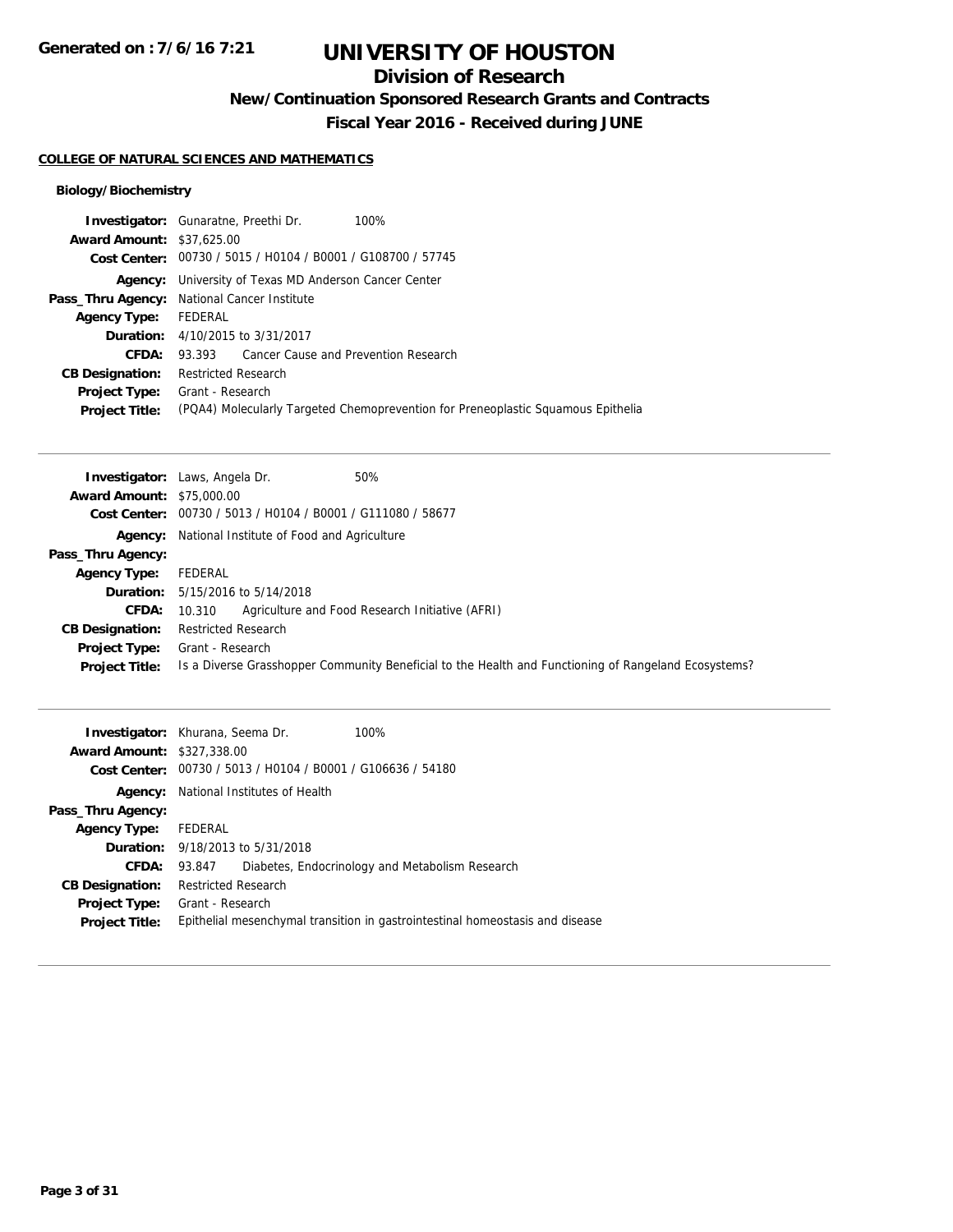## **Division of Research**

**New/Continuation Sponsored Research Grants and Contracts**

**Fiscal Year 2016 - Received during JUNE**

### **COLLEGE OF NATURAL SCIENCES AND MATHEMATICS**

### **Chemistry**

|                                  | <b>Investigator:</b> Meen, James Dr.                        | 30%                                                             |
|----------------------------------|-------------------------------------------------------------|-----------------------------------------------------------------|
| <b>Award Amount: \$21,000.00</b> |                                                             |                                                                 |
|                                  | Cost Center: 00730 / 5043 / H0452 / B0001 / G107616 / 54500 |                                                                 |
|                                  | <b>Agency:</b> Clarkson Aerospace Corporation               |                                                                 |
|                                  | Pass_Thru Agency: U.S. Air Force Research Laboratory        |                                                                 |
| <b>Agency Type:</b>              | FEDERAL                                                     |                                                                 |
|                                  | <b>Duration:</b> 9/3/2013 to 9/30/2017                      |                                                                 |
| CFDA:                            | 12.800                                                      | Air Force Defense Research Sciences Program                     |
| <b>CB Designation:</b>           | <b>Restricted Research</b>                                  |                                                                 |
| <b>Project Type:</b>             | Contract - Research                                         |                                                                 |
| <b>Project Title:</b>            |                                                             | AFRL Collaboration Program-Materials and Manufacturing Research |

|                                   | <b>Investigator:</b> Bott, Simon G. Dr.                     | 10%                                                                               |
|-----------------------------------|-------------------------------------------------------------|-----------------------------------------------------------------------------------|
| <b>Award Amount: \$144,999.90</b> |                                                             |                                                                                   |
|                                   | Cost Center: 00730 / 5013 / H0110 / H0001 / G110553 / 59357 |                                                                                   |
|                                   | <b>Agency:</b> National Science Foundation                  |                                                                                   |
| Pass_Thru Agency:                 |                                                             |                                                                                   |
| <b>Agency Type:</b>               | FEDERAL                                                     |                                                                                   |
|                                   | <b>Duration:</b> 6/15/2016 to 5/31/2021                     |                                                                                   |
| CFDA:                             | 47.076 Education and Human Resources                        |                                                                                   |
| <b>CB Designation:</b>            | Non Research                                                |                                                                                   |
| <b>Project Type:</b>              | Grant - Scholarship/Fellowship                              |                                                                                   |
| <b>Project Title:</b>             |                                                             | University of Houston: Learning through Informal and Formal Experiences (UH-LIFE) |

### **Computer Science**

| <b>Investigator:</b> Deng, Zhigang Dr.                      | 40%                                                                                      |
|-------------------------------------------------------------|------------------------------------------------------------------------------------------|
| <b>Award Amount: \$100,000.00</b>                           |                                                                                          |
| Cost Center: 00730 / 5013 / H0108 / B0001 / G111101 / 59180 |                                                                                          |
| <b>Agency:</b> U.S. Army Research Office                    |                                                                                          |
|                                                             |                                                                                          |
| FEDERAL                                                     |                                                                                          |
| <b>Duration:</b> 4/18/2016 to 4/17/2017                     |                                                                                          |
| <b>CFDA:</b> 12.431 Basic Scientific Research               |                                                                                          |
| Restricted Research                                         |                                                                                          |
| <b>Project Type:</b> Grant - Research                       |                                                                                          |
|                                                             | Scalable Interactive Visual Computing Infrastructure for Modeling, Training and Planning |
|                                                             |                                                                                          |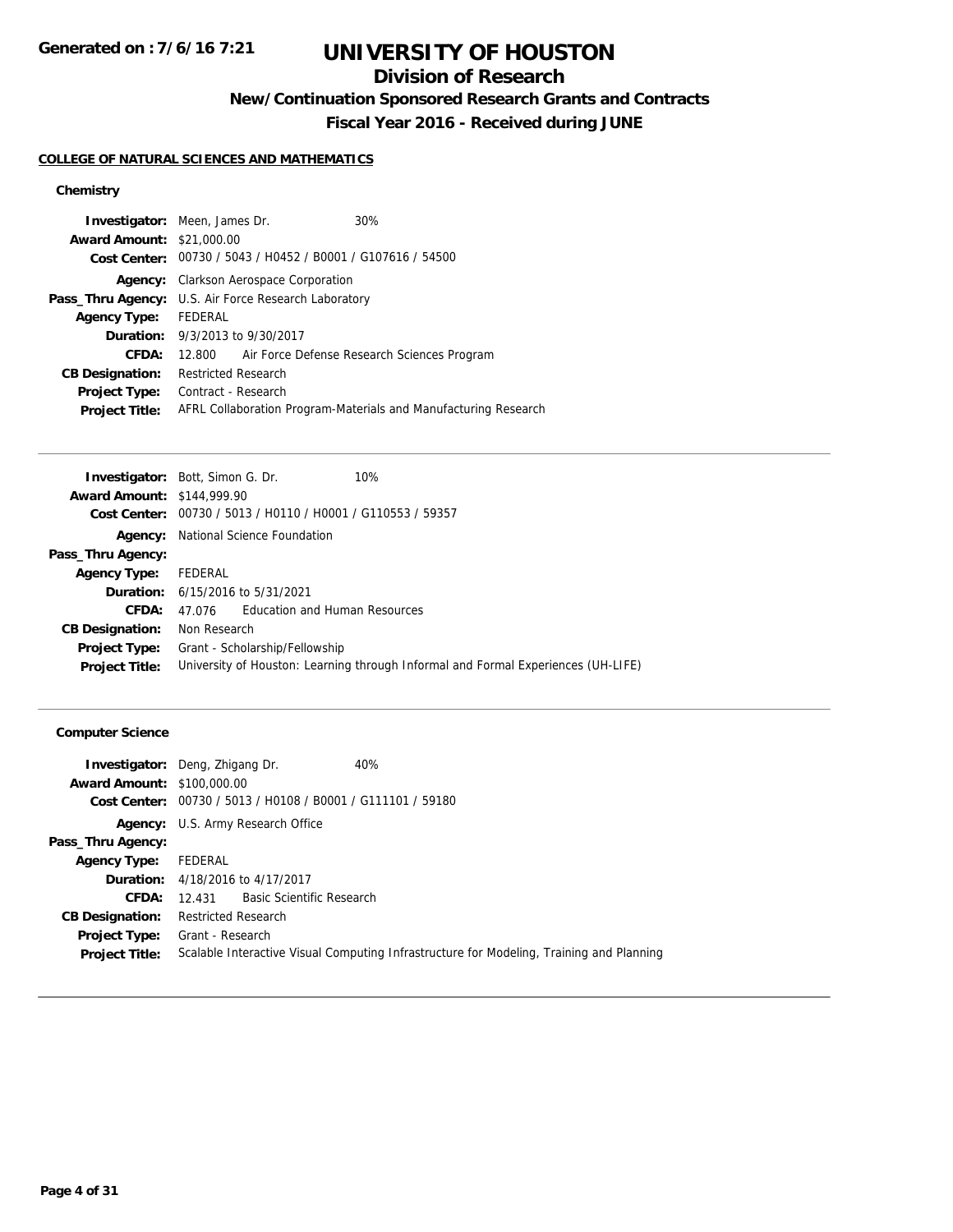## **Division of Research**

**New/Continuation Sponsored Research Grants and Contracts**

**Fiscal Year 2016 - Received during JUNE**

### **COLLEGE OF NATURAL SCIENCES AND MATHEMATICS**

#### **Computer Science**

|                        | <b>Investigator:</b> Pavlidis, Ioannis Dr.      | 50% |
|------------------------|-------------------------------------------------|-----|
| <b>Award Amount:</b>   | \$30,340.00                                     |     |
| Cost Center:           | 00730 / 5022 / H0288 / B0001 / G106793 / 55148  |     |
| Agency:                | Texas A&M Transportation Institute              |     |
| Pass_Thru Agency:      | <b>Toyota Motor Corporation</b>                 |     |
| <b>Agency Type:</b>    | <b>PROFIT</b>                                   |     |
|                        | <b>Duration:</b> $1/17/2014$ to $12/31/2016$    |     |
| CFDA:                  |                                                 |     |
| <b>CB Designation:</b> | <b>Restricted Research</b>                      |     |
| <b>Project Type:</b>   | Contract - Research                             |     |
| <b>Project Title:</b>  | Toyota Economic Loss Settlement Safety Research |     |

|                                   | <b>Investigator:</b> Chen, Guoning Dr.                      | 60%                                                                                      |
|-----------------------------------|-------------------------------------------------------------|------------------------------------------------------------------------------------------|
| <b>Award Amount: \$150,000.00</b> |                                                             |                                                                                          |
|                                   | Cost Center: 00730 / 5013 / H0108 / B0001 / G111101 / 59180 |                                                                                          |
|                                   | <b>Agency:</b> U.S. Army Research Office                    |                                                                                          |
| Pass_Thru Agency:                 |                                                             |                                                                                          |
| <b>Agency Type:</b>               | FEDERAL                                                     |                                                                                          |
|                                   | <b>Duration:</b> 4/18/2016 to 4/17/2017                     |                                                                                          |
| CFDA:                             | 12.431 Basic Scientific Research                            |                                                                                          |
| <b>CB Designation:</b>            | <b>Restricted Research</b>                                  |                                                                                          |
| <b>Project Type:</b>              | Grant - Research                                            |                                                                                          |
| <b>Project Title:</b>             |                                                             | Scalable Interactive Visual Computing Infrastructure for Modeling, Training and Planning |
|                                   |                                                             |                                                                                          |

### **Earth & Atmospheric Sciences**

|                                  | <b>Investigator:</b> Han, De-Hua Dr.                        | 100% |
|----------------------------------|-------------------------------------------------------------|------|
| <b>Award Amount: \$40,000.00</b> |                                                             |      |
|                                  | Cost Center: 00730 / 5022 / H0109 / B0001 / C106965 / 53599 |      |
| Agency:                          | Consortium Members - For Profit                             |      |
| Pass_Thru Agency:                |                                                             |      |
| <b>Agency Type:</b>              | PROFIT                                                      |      |
|                                  | <b>Duration:</b> $5/30/2013$ to $12/31/2020$                |      |
| CFDA:                            |                                                             |      |
| <b>CB Designation:</b>           | <b>Restricted Research</b>                                  |      |
| <b>Project Type:</b>             | Contract - Research                                         |      |
| <b>Project Title:</b>            | Fluid & Rock Properties and Seismic Hydrocarbon Indicators  |      |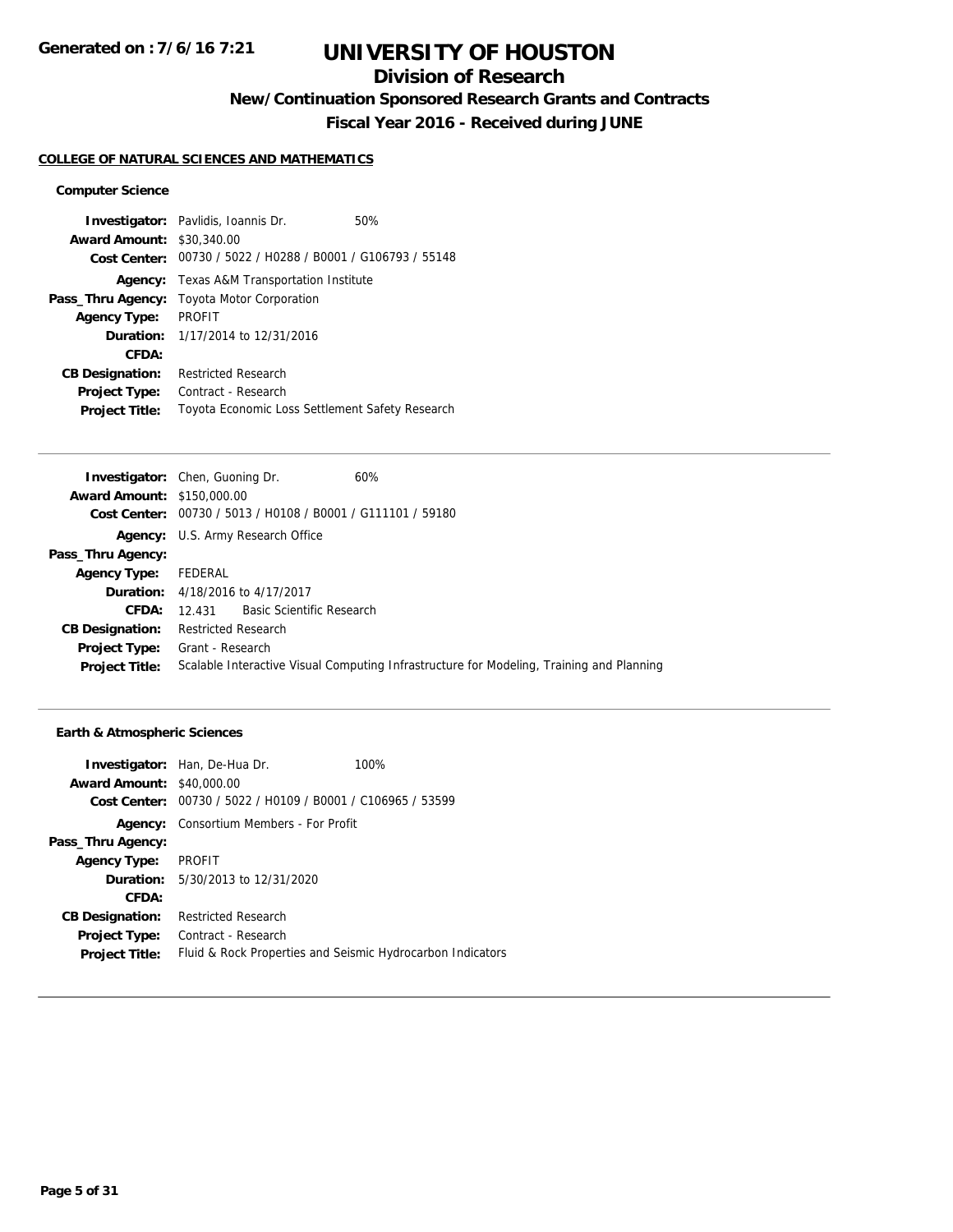## **Division of Research**

**New/Continuation Sponsored Research Grants and Contracts**

**Fiscal Year 2016 - Received during JUNE**

#### **COLLEGE OF NATURAL SCIENCES AND MATHEMATICS**

### **Earth & Atmospheric Sciences**

| <b>Investigator:</b> Mann, Paul Dr. |                                                             | 100% |
|-------------------------------------|-------------------------------------------------------------|------|
| <b>Award Amount: \$120,000.00</b>   |                                                             |      |
|                                     | Cost Center: 00730 / 5022 / H0109 / B0001 / C106782 / 52937 |      |
| Agency:                             | Consortium Members - For Profit                             |      |
| Pass_Thru Agency:                   |                                                             |      |
| <b>Agency Type:</b>                 | PROFIT                                                      |      |
|                                     | <b>Duration:</b> 9/1/2012 to 8/31/2018                      |      |
| CFDA:                               |                                                             |      |
| <b>CB Designation:</b>              | <b>Restricted Research</b>                                  |      |
| <b>Project Type:</b>                | Contract - Research                                         |      |
| <b>Project Title:</b>               | Caribbean Basins, Tectonics, and Hydrocarbons - Phase III   |      |

| <b>Investigator:</b> Li, Aibing Dr. |                                                | 100%                                                                                     |
|-------------------------------------|------------------------------------------------|------------------------------------------------------------------------------------------|
| <b>Award Amount: \$159,923.00</b>   |                                                |                                                                                          |
| <b>Cost Center:</b>                 | 00730 / 5013 / H0109 / B0001 / G111001 / 59236 |                                                                                          |
| Agency:                             | National Science Foundation                    |                                                                                          |
| Pass_Thru Agency:                   |                                                |                                                                                          |
| <b>Agency Type:</b>                 | FEDERAL                                        |                                                                                          |
|                                     | <b>Duration:</b> $6/1/2016$ to $5/31/2018$     |                                                                                          |
| CFDA:                               | Geosciences<br>47.050                          |                                                                                          |
| <b>CB Designation:</b>              | <b>Restricted Research</b>                     |                                                                                          |
| <b>Project Type:</b>                | Grant - Research                               |                                                                                          |
| <b>Project Title:</b>               |                                                | Investigating lithospheric evolution beneath the southern and northeastern United States |
|                                     |                                                |                                                                                          |

|                                  | <b>Investigator:</b> Goloshubin, Gennady Dr.   | 100%                                                              |
|----------------------------------|------------------------------------------------|-------------------------------------------------------------------|
| <b>Award Amount: \$30,000.00</b> |                                                |                                                                   |
| Cost Center:                     | 00730 / 5021 / H0109 / B0100 / C109141 / 56925 |                                                                   |
| Agency:                          | Universitetet i Stavenger                      |                                                                   |
| Pass_Thru Agency:                |                                                |                                                                   |
| Agency Type: UNIVERSITY          |                                                |                                                                   |
|                                  | <b>Duration:</b> $11/1/2014$ to $11/30/2016$   |                                                                   |
| CFDA:                            |                                                |                                                                   |
| <b>CB Designation:</b>           | Non Restricted Research                        |                                                                   |
| Project Type:                    | Co-Op Agreement - Research                     |                                                                   |
| <b>Project Title:</b>            |                                                | The research project - Low Frequency - indicator of hydrocarbons? |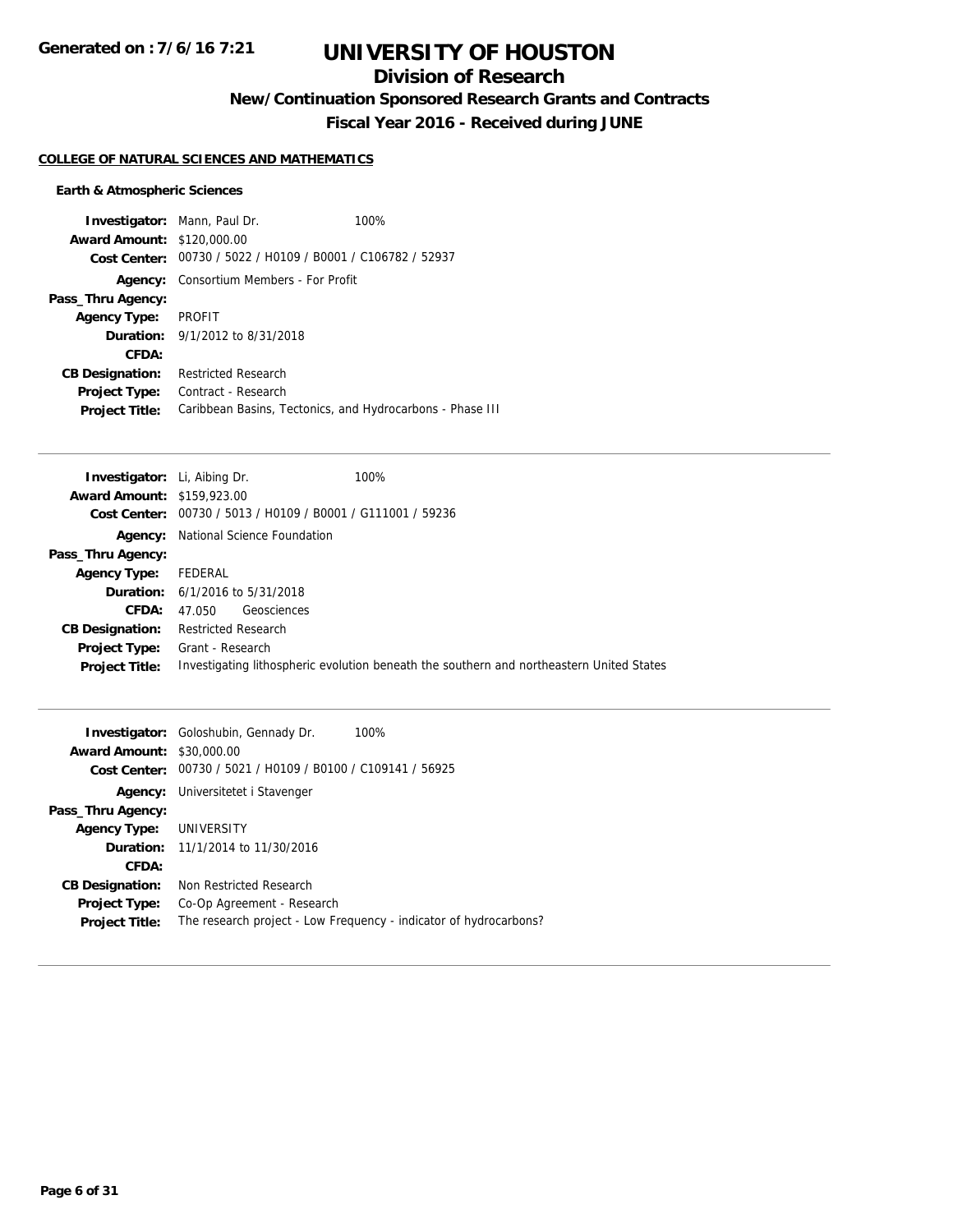## **Division of Research**

**New/Continuation Sponsored Research Grants and Contracts**

**Fiscal Year 2016 - Received during JUNE**

#### **COLLEGE OF NATURAL SCIENCES AND MATHEMATICS**

#### **Houston Coastal Center**

|                                  | <b>Investigator:</b> Laws, Angela Dr.<br>50%                                                         |
|----------------------------------|------------------------------------------------------------------------------------------------------|
| <b>Award Amount: \$75,000.00</b> |                                                                                                      |
|                                  | Cost Center: 00730 / 5013 / H0104 / B0001 / G111080 / 58677                                          |
|                                  | <b>Agency:</b> National Institute of Food and Agriculture                                            |
| Pass_Thru Agency:                |                                                                                                      |
| <b>Agency Type:</b>              | FEDERAL                                                                                              |
|                                  | <b>Duration:</b> 5/15/2016 to 5/14/2018                                                              |
| <b>CFDA:</b>                     | Agriculture and Food Research Initiative (AFRI)<br>10.310                                            |
| <b>CB Designation:</b>           | <b>Restricted Research</b>                                                                           |
| <b>Project Type:</b>             | Grant - Research                                                                                     |
| <b>Project Title:</b>            | Is a Diverse Grasshopper Community Beneficial to the Health and Functioning of Rangeland Ecosystems? |

#### **Mathematics**

| <b>Award Amount: \$16,298.00</b>       | <b>Investigator:</b> Azencott, Robert Dr.<br>Cost Center: 00730 / 5021 / H0110 / B0001 / G111836 / 59293 | 100%                                                                                |
|----------------------------------------|----------------------------------------------------------------------------------------------------------|-------------------------------------------------------------------------------------|
|                                        | <b>Agency:</b> Texas Children's Hospital                                                                 |                                                                                     |
| Pass_Thru Agency:                      |                                                                                                          |                                                                                     |
| <b>Agency Type:</b>                    | NON PROFIT                                                                                               |                                                                                     |
|                                        | <b>Duration:</b> 6/1/2016 to 1/15/2017                                                                   |                                                                                     |
| CFDA:                                  |                                                                                                          |                                                                                     |
| <b>CB Designation:</b>                 | <b>Restricted Research</b>                                                                               |                                                                                     |
| Project Type:<br><b>Project Title:</b> | Grant - Research                                                                                         | Salary Reimbursement Agreement with Texas Children's Hospital for Viktoria Muravina |

| <b>Investigator:</b> Evans, Paige Dr. |                                                                                   |                                                             | 65% |
|---------------------------------------|-----------------------------------------------------------------------------------|-------------------------------------------------------------|-----|
| <b>Award Amount: \$942.499.35</b>     |                                                                                   |                                                             |     |
|                                       |                                                                                   | Cost Center: 00730 / 5013 / H0110 / H0001 / G110553 / 59357 |     |
|                                       | <b>Agency:</b> National Science Foundation                                        |                                                             |     |
| Pass_Thru Agency:                     |                                                                                   |                                                             |     |
| <b>Agency Type:</b>                   | FEDERAL                                                                           |                                                             |     |
|                                       | <b>Duration:</b> 6/15/2016 to 5/31/2021                                           |                                                             |     |
| CFDA:                                 | 47 076                                                                            | Education and Human Resources                               |     |
| <b>CB Designation:</b>                | Non Research                                                                      |                                                             |     |
| <b>Project Type:</b>                  | Grant - Scholarship/Fellowship                                                    |                                                             |     |
| <b>Project Title:</b>                 | University of Houston: Learning through Informal and Formal Experiences (UH-LIFE) |                                                             |     |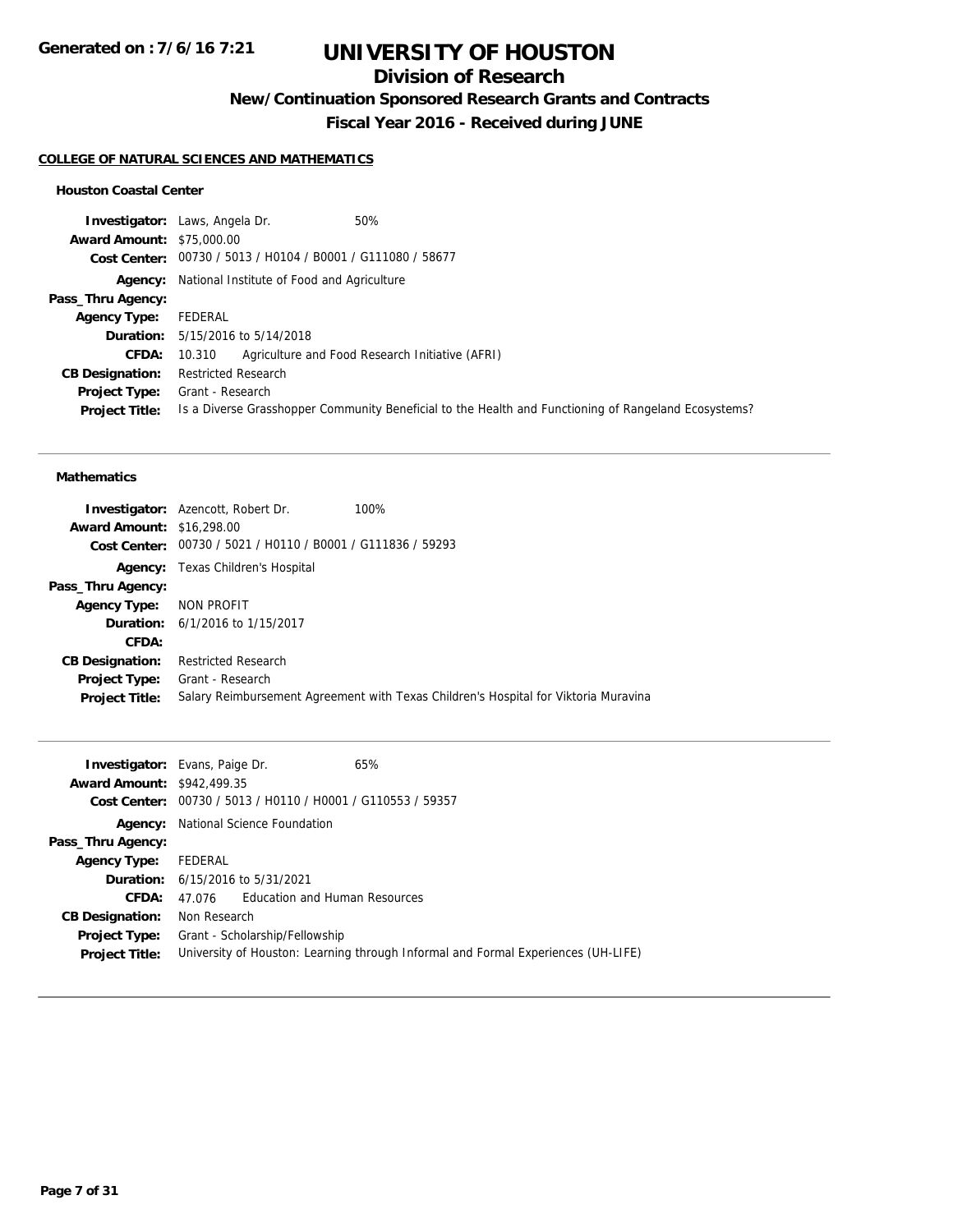## **Division of Research**

**New/Continuation Sponsored Research Grants and Contracts**

**Fiscal Year 2016 - Received during JUNE**

### **COLLEGE OF NATURAL SCIENCES AND MATHEMATICS**

### **Mathematics**

| <b>Investigator:</b> Mamonov, Alexander |                                         |                                                             | 100%                                                                           |
|-----------------------------------------|-----------------------------------------|-------------------------------------------------------------|--------------------------------------------------------------------------------|
| <b>Award Amount: \$64,173.00</b>        |                                         |                                                             |                                                                                |
|                                         |                                         | Cost Center: 00730 / 5013 / H0110 / B0001 / G111034 / 59395 |                                                                                |
|                                         |                                         | <b>Agency:</b> National Science Foundation                  |                                                                                |
| Pass_Thru Agency:                       |                                         |                                                             |                                                                                |
| <b>Agency Type:</b>                     | FEDERAL                                 |                                                             |                                                                                |
|                                         | <b>Duration:</b> 6/15/2016 to 5/31/2019 |                                                             |                                                                                |
| CFDA:                                   |                                         | 47.049 Mathematical and Physical Sciences                   |                                                                                |
| <b>CB Designation:</b>                  | Restricted Research                     |                                                             |                                                                                |
| <b>Project Type:</b>                    | Grant - Research                        |                                                             |                                                                                |
| <b>Project Title:</b>                   |                                         |                                                             | Reduced order models for imaging and inversion with waves and diffusive fields |

#### **Physics**

| <b>Investigator:</b> Lv, Bing Dr.<br><b>Award Amount: \$50,000.00</b> | 25%<br>Cost Center: 00730 / 5013 / H0452 / B0001 / G109411 / 57613                                        |
|-----------------------------------------------------------------------|-----------------------------------------------------------------------------------------------------------|
|                                                                       | <b>Agency:</b> U.S. Air Force Office of Scientific Research                                               |
| Pass_Thru Agency:                                                     |                                                                                                           |
| <b>Agency Type:</b>                                                   | FEDERAL                                                                                                   |
|                                                                       | <b>Duration:</b> 7/1/2015 to 6/30/2020                                                                    |
| CFDA:                                                                 | Air Force Defense Research Sciences Program<br>12.800                                                     |
| <b>CB Designation:</b>                                                | <b>Restricted Research</b>                                                                                |
| <b>Project Type:</b>                                                  | Grant - Research                                                                                          |
| <b>Project Title:</b>                                                 | Search for Novel Superconductors, Thermoelectrics, and Super-Thermal-Conductors with Enhanced Performance |

| <b>Award Amount: \$30,000.00</b> | <b>Investigator:</b> Whitehead, Lisa Dr.<br>100%                                        |
|----------------------------------|-----------------------------------------------------------------------------------------|
|                                  | Cost Center: 00730 / 5013 / H0112 / B0001 / G104646 / 51197                             |
|                                  | <b>Agency:</b> U.S. Department of Energy                                                |
| Pass_Thru Agency:                |                                                                                         |
| <b>Agency Type:</b>              | FEDERAL                                                                                 |
|                                  | <b>Duration:</b> 7/1/2012 to 6/30/2017                                                  |
| <b>CFDA:</b>                     | Office of Energy Research Financial Assistance Program<br>81.049                        |
| <b>CB Designation:</b>           | <b>Restricted Research</b>                                                              |
| Project Type:                    | Grant - Research                                                                        |
| <b>Project Title:</b>            | Precision Measurement of Electron Antineutrino Disappearance in the Daya Bay Experiment |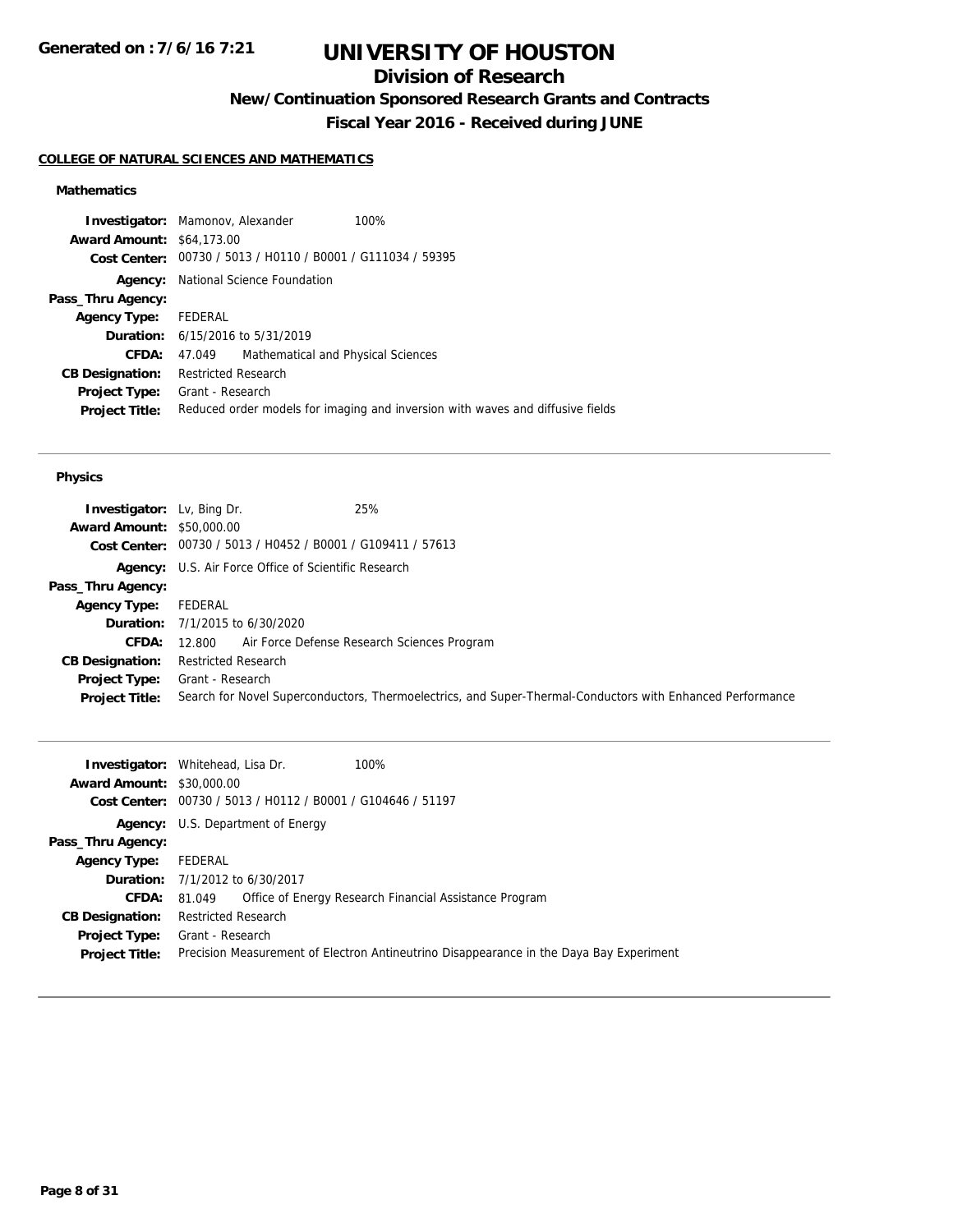**Generated on : 7/6/16 7:21**

# **UNIVERSITY OF HOUSTON**

## **Division of Research**

**New/Continuation Sponsored Research Grants and Contracts**

**Fiscal Year 2016 - Received during JUNE**

### **COLLEGE OF NATURAL SCIENCES AND MATHEMATICS**

### **Physics**

|                                  | <b>Investigator:</b> Hor, Pei-Herng Dr.                     | 50%                                                                  |
|----------------------------------|-------------------------------------------------------------|----------------------------------------------------------------------|
| <b>Award Amount: \$18,860.00</b> |                                                             |                                                                      |
|                                  | Cost Center: 00730 / 5021 / H0112 / B0001 / G100470 / 45459 |                                                                      |
|                                  | <b>Agency:</b> St. Luke's Episcopal Hospital                |                                                                      |
| Pass_Thru Agency:                |                                                             |                                                                      |
| <b>Agency Type:</b>              | NON PROFIT                                                  |                                                                      |
|                                  | <b>Duration:</b> 6/1/2009 to 5/31/2017                      |                                                                      |
| CFDA:                            |                                                             |                                                                      |
| <b>CB Designation:</b>           | <b>Restricted Research</b>                                  |                                                                      |
| Project Type:                    | Grant - Research                                            |                                                                      |
| <b>Project Title:</b>            |                                                             | Simulation & Optimization of High Intensity Focus Ultrasound Surgery |

|                                  | 17%<br><b>Investigator:</b> Ren, Zhifeng Dr.                                             |  |
|----------------------------------|------------------------------------------------------------------------------------------|--|
| <b>Award Amount: \$31,939.50</b> |                                                                                          |  |
|                                  | Cost Center: 00730 / 5043 / H0452 / B0001 / G106483 / 52950                              |  |
|                                  | <b>Agency:</b> U.S. Air Force Academy                                                    |  |
| Pass_Thru Agency:                |                                                                                          |  |
| <b>Agency Type:</b>              | FEDERAL                                                                                  |  |
|                                  | <b>Duration:</b> $5/1/2013$ to $4/30/2018$                                               |  |
| <b>CFDA:</b>                     | Air Force Defense Research Sciences Program<br>12.800                                    |  |
| <b>CB Designation:</b>           | Restricted Research                                                                      |  |
| <b>Project Type:</b>             | Grant - Research                                                                         |  |
| <b>Project Title:</b>            | Vibration Spectrometer for Detecting Single Atoms Using Carbon Nanotube Resonator Arrays |  |
|                                  |                                                                                          |  |

| <b>Award Amount: \$50,000.00</b> | 25%<br><b>Investigator:</b> Chu, Ching-Wu Dr.<br>Cost Center: 00730 / 5013 / H0452 / B0001 / G109411 / 57613 |  |  |
|----------------------------------|--------------------------------------------------------------------------------------------------------------|--|--|
|                                  | <b>Agency:</b> U.S. Air Force Office of Scientific Research                                                  |  |  |
| Pass_Thru Agency:                |                                                                                                              |  |  |
| Agency Type:                     | FEDERAL                                                                                                      |  |  |
|                                  | <b>Duration:</b> $7/1/2015$ to $6/30/2020$                                                                   |  |  |
| CFDA:                            | 12.800 Air Force Defense Research Sciences Program                                                           |  |  |
| <b>CB Designation:</b>           | Restricted Research                                                                                          |  |  |
| <b>Project Type:</b>             | Grant - Research                                                                                             |  |  |
| <b>Project Title:</b>            | Search for Novel Superconductors, Thermoelectrics, and Super-Thermal-Conductors with Enhanced Performance    |  |  |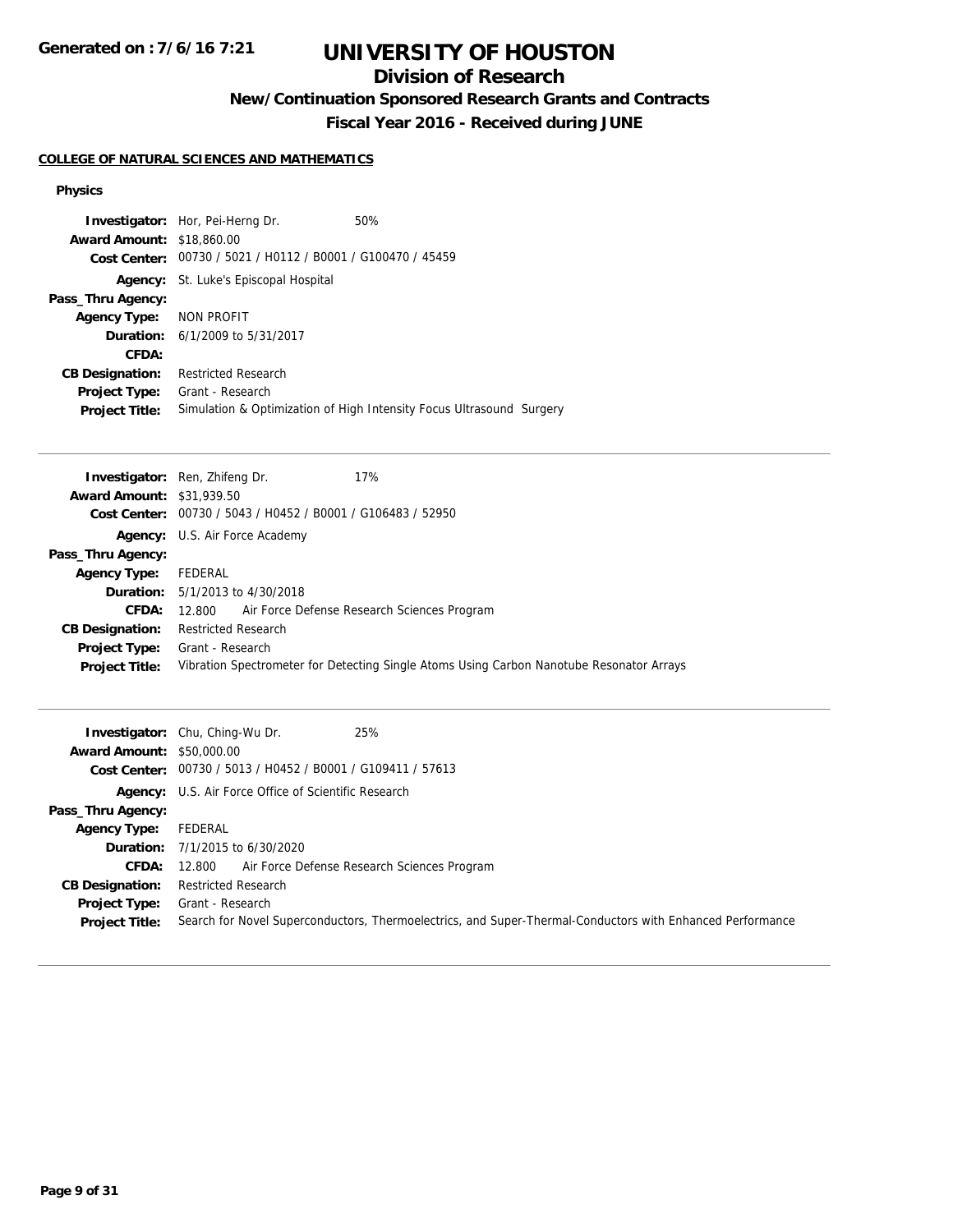**Generated on : 7/6/16 7:21**

# **UNIVERSITY OF HOUSTON**

## **Division of Research**

**New/Continuation Sponsored Research Grants and Contracts**

**Fiscal Year 2016 - Received during JUNE**

### **COLLEGE OF NATURAL SCIENCES AND MATHEMATICS**

### **Physics**

|                                  | <b>Investigator:</b> Chen, Shuo Dr.                                                      | 16.5% |  |
|----------------------------------|------------------------------------------------------------------------------------------|-------|--|
| <b>Award Amount: \$31,000.10</b> |                                                                                          |       |  |
|                                  | Cost Center: 00730 / 5043 / H0452 / B0001 / G106483 / 52950                              |       |  |
|                                  | <b>Agency:</b> U.S. Air Force Academy                                                    |       |  |
| Pass_Thru Agency:                |                                                                                          |       |  |
| <b>Agency Type:</b>              | FEDERAL                                                                                  |       |  |
|                                  | <b>Duration:</b> 5/1/2013 to 4/30/2018                                                   |       |  |
| <b>CFDA:</b>                     | 12.800 Air Force Defense Research Sciences Program                                       |       |  |
| <b>CB Designation:</b>           | <b>Restricted Research</b>                                                               |       |  |
| <b>Project Type:</b>             | Grant - Research                                                                         |       |  |
| <b>Project Title:</b>            | Vibration Spectrometer for Detecting Single Atoms Using Carbon Nanotube Resonator Arrays |       |  |

|                                   | <b>Investigator:</b> Cheung, Margaret Dr.      | 100%                                                                      |
|-----------------------------------|------------------------------------------------|---------------------------------------------------------------------------|
| <b>Award Amount: \$138,042.00</b> |                                                |                                                                           |
| <b>Cost Center:</b>               | 00730 / 5013 / H0112 / B0001 / G107867 / 55582 |                                                                           |
| Agency:                           | National Science Foundation                    |                                                                           |
| Pass_Thru Agency:                 |                                                |                                                                           |
| <b>Agency Type:</b>               | FEDERAL                                        |                                                                           |
|                                   | <b>Duration:</b> 7/1/2014 to 6/30/2019         |                                                                           |
| CFDA:                             | <b>Biological Sciences</b><br>47.074           |                                                                           |
| <b>CB Designation:</b>            | <b>Restricted Research</b>                     |                                                                           |
| Project Type:                     | Grant - Research                               |                                                                           |
| <b>Project Title:</b>             |                                                | Effects of Cellular Environment on Protein Structure and Folding Dynamics |
|                                   |                                                |                                                                           |

|                                  | <b>Investigator:</b> Brazdeikis, Audrius Dr.                | 25% |
|----------------------------------|-------------------------------------------------------------|-----|
| <b>Award Amount: \$15,562.00</b> |                                                             |     |
|                                  | Cost Center: 00730 / 5022 / H0452 / B0001 / C110784 / 58894 |     |
| Agency:                          | Endomagnetics Ltd                                           |     |
| Pass_Thru Agency:                |                                                             |     |
| <b>Agency Type:</b>              | PROFIT                                                      |     |
|                                  | <b>Duration:</b> 2/1/2016 to 1/31/2017                      |     |
| CFDA:                            |                                                             |     |
| <b>CB Designation:</b>           | <b>Restricted Research</b>                                  |     |
| <b>Project Type:</b>             | Contract - Research                                         |     |
| <b>Project Title:</b>            | Characterization of various non-cryogenic magnetic sensors  |     |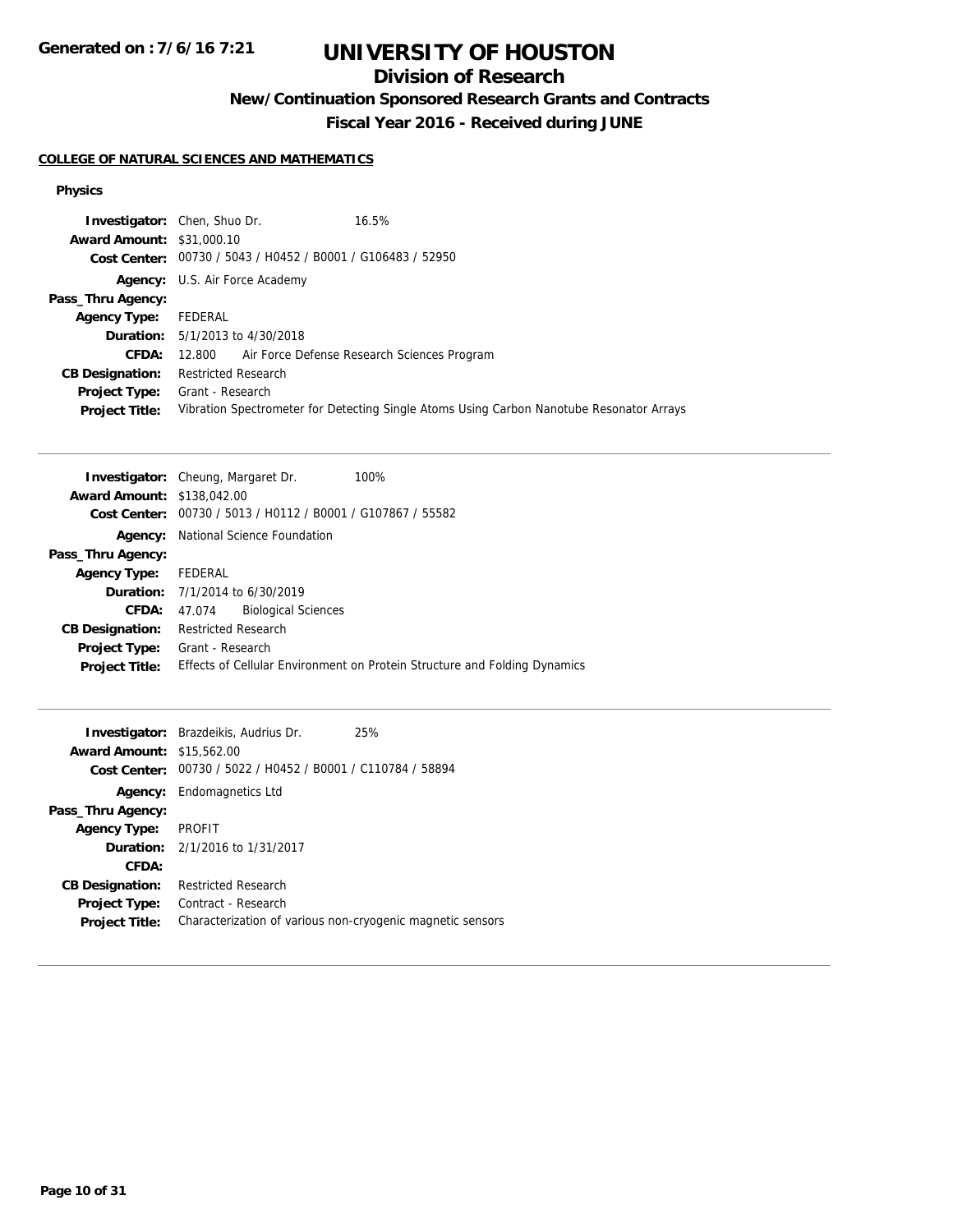## **Division of Research**

**New/Continuation Sponsored Research Grants and Contracts**

**Fiscal Year 2016 - Received during JUNE**

#### **COLLEGE OF OPTOMETRY**

### **Optometry Vision Sciences**

| <b>Investigator:</b> Burns, Alan Dr.                                                 | 100%                                         |  |
|--------------------------------------------------------------------------------------|----------------------------------------------|--|
| <b>Award Amount: \$104,427.00</b>                                                    |                                              |  |
| Cost Center: 00730 / 5013 / H0114 / B0001 / G111775 / 59183                          |                                              |  |
| <b>Agency:</b> Baylor College of Medicine                                            |                                              |  |
| Pass_Thru Agency: National Institutes of Health                                      |                                              |  |
| Agency Type: FEDERAL                                                                 |                                              |  |
| <b>Duration:</b> 2/1/2016 to 1/31/2017                                               |                                              |  |
|                                                                                      |                                              |  |
| Restricted Research                                                                  |                                              |  |
| Grant - Research                                                                     |                                              |  |
| Baylor/Raumbaut: Platelets and Their Microparticles in the Inflamed Microcirculation |                                              |  |
|                                                                                      | 93.839 Blood Diseases and Resources Research |  |

|                                  | <b>Investigator:</b> Frishman, Laura J. Dr.        | 100% |  |
|----------------------------------|----------------------------------------------------|------|--|
| <b>Award Amount: \$81,901.00</b> |                                                    |      |  |
| <b>Cost Center:</b>              | 00730 / 5013 / H0114 / B0001 / G111786 / 59182     |      |  |
| Agency:                          | National Eye Institute                             |      |  |
| Pass_Thru Agency:                |                                                    |      |  |
| Agency Type: FEDERAL             |                                                    |      |  |
|                                  | <b>Duration:</b> 5/1/2016 to 4/30/2017             |      |  |
| CFDA:                            | 93.867 Vision Research                             |      |  |
| <b>CB Designation:</b>           | <b>Restricted Research</b>                         |      |  |
| <b>Project Type:</b>             | Grant - Research                                   |      |  |
| <b>Project Title:</b>            | Short-term Training in Health Professional Schools |      |  |

### **COLLEGE OF PHARMACY**

### **Clinical Pharmacy & Administration**

| <b>Award Amount: \$20,000.00</b> | 100%<br><b>Investigator:</b> Beyda, Nicholas Dr.                                                                                                                                                 |
|----------------------------------|--------------------------------------------------------------------------------------------------------------------------------------------------------------------------------------------------|
|                                  | Cost Center: 00730 / 5022 / H0118 / B0001 / C110698 / 58895                                                                                                                                      |
|                                  | <b>Agency:</b> Astellas Pharma US, Inc.                                                                                                                                                          |
| Pass_Thru Agency:                |                                                                                                                                                                                                  |
| <b>Agency Type:</b>              | PROFIT                                                                                                                                                                                           |
|                                  | <b>Duration:</b> 12/17/2015 to 4/30/2017                                                                                                                                                         |
| CFDA:                            |                                                                                                                                                                                                  |
| <b>CB Designation:</b>           | <b>Restricted Research</b>                                                                                                                                                                       |
| <b>Project Type:</b>             | Grant - Research                                                                                                                                                                                 |
| <b>Project Title:</b>            | Adaptive Cell Wall Responses to Caspofungin and Micafungin Among Echinocandin Susceptible and Resistant C.<br>Glabrata: Characterization and Implications on Virulence and Host Immune Responses |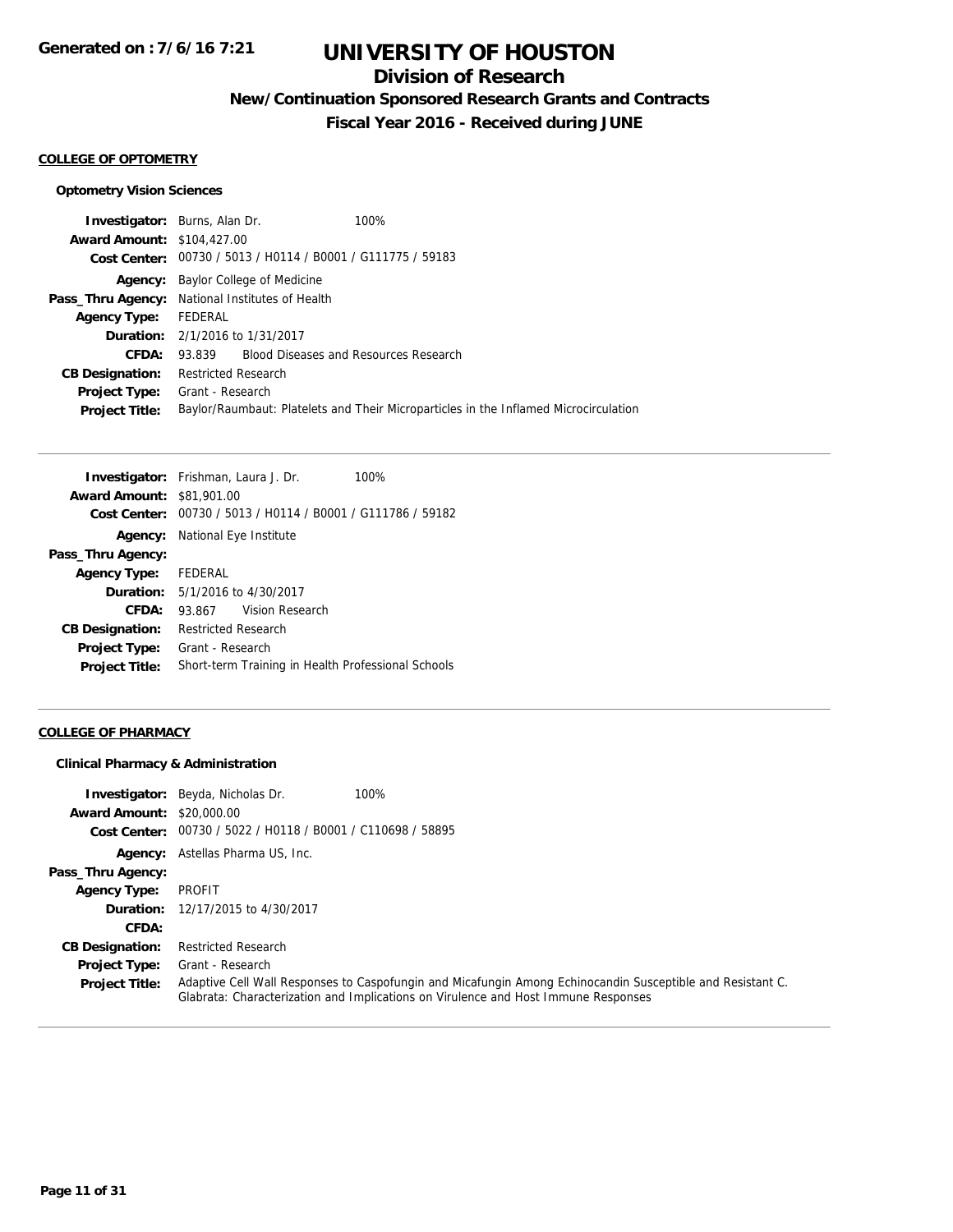## **Division of Research**

**New/Continuation Sponsored Research Grants and Contracts**

**Fiscal Year 2016 - Received during JUNE**

#### **COLLEGE OF PHARMACY**

### **Institute for Community Health**

|                                 | 11.8%<br><b>Investigator:</b> Abughosh, Susan Dr.                                                                                   |
|---------------------------------|-------------------------------------------------------------------------------------------------------------------------------------|
| <b>Award Amount: \$1,160.11</b> |                                                                                                                                     |
|                                 | Cost Center: 00730 / 5022 / H0571 / B0001 / C111228 / 59138                                                                         |
|                                 | <b>Agency:</b> Sanofi US                                                                                                            |
| Pass_Thru Agency:               |                                                                                                                                     |
| <b>Agency Type:</b>             | PROFIT                                                                                                                              |
|                                 | <b>Duration:</b> 2/3/2016 to 2/2/2017                                                                                               |
| CFDA:                           |                                                                                                                                     |
| <b>CB Designation:</b>          | <b>Restricted Research</b>                                                                                                          |
| <b>Project Type:</b>            | Grant - Research                                                                                                                    |
| <b>Project Title:</b>           | Physician Educational Webinars to Improve Statin Prescribing and Guideline Adherence Among Patients in a Medicare<br>Advantage Plan |

|                        | <b>Investigator:</b> Johnson, Michael Dr.<br>1.3%                                                                                   |
|------------------------|-------------------------------------------------------------------------------------------------------------------------------------|
| Award Amount: \$127.81 |                                                                                                                                     |
| <b>Cost Center:</b>    | 00730 / 5022 / H0571 / B0001 / C111228 / 59138                                                                                      |
|                        | <b>Agency:</b> Sanofi US                                                                                                            |
| Pass_Thru Agency:      |                                                                                                                                     |
| <b>Agency Type:</b>    | PROFIT                                                                                                                              |
|                        | <b>Duration:</b> 2/3/2016 to 2/2/2017                                                                                               |
| CFDA:                  |                                                                                                                                     |
| <b>CB Designation:</b> | <b>Restricted Research</b>                                                                                                          |
| <b>Project Type:</b>   | Grant - Research                                                                                                                    |
| <b>Project Title:</b>  | Physician Educational Webinars to Improve Statin Prescribing and Guideline Adherence Among Patients in a Medicare<br>Advantage Plan |

### **Institute for Drug Education and Research**

| <b>Award Amount: \$10,323.50</b> | 50%<br><b>Investigator:</b> Chow, Diana S. L. Dr.<br>Cost Center: 00730 / 5013 / H0117 / B0001 / C110733 / 58414                      |  |  |
|----------------------------------|---------------------------------------------------------------------------------------------------------------------------------------|--|--|
|                                  | <b>Agency:</b> Christopher and Dana Reeve Foundation                                                                                  |  |  |
|                                  | <b>Pass_Thru Agency:</b> U.S. Army Medical Research Acquisition Activity                                                              |  |  |
| <b>Agency Type:</b>              | FEDERAL                                                                                                                               |  |  |
|                                  | <b>Duration:</b> $9/1/2015$ to $8/31/2016$                                                                                            |  |  |
| <b>CFDA:</b>                     | Clinical Research Related to Neurological Disorders<br>93.853                                                                         |  |  |
| <b>CB Designation:</b>           | Restricted Research                                                                                                                   |  |  |
| <b>Project Type:</b>             | Grant - Research                                                                                                                      |  |  |
| <b>Project Title:</b>            | Multi-Center, Randomized, Placebo-Controlled, Double-Blinded, Trial of Efficacy and Safety of Riluzole in Acute Spinal<br>Cord Injury |  |  |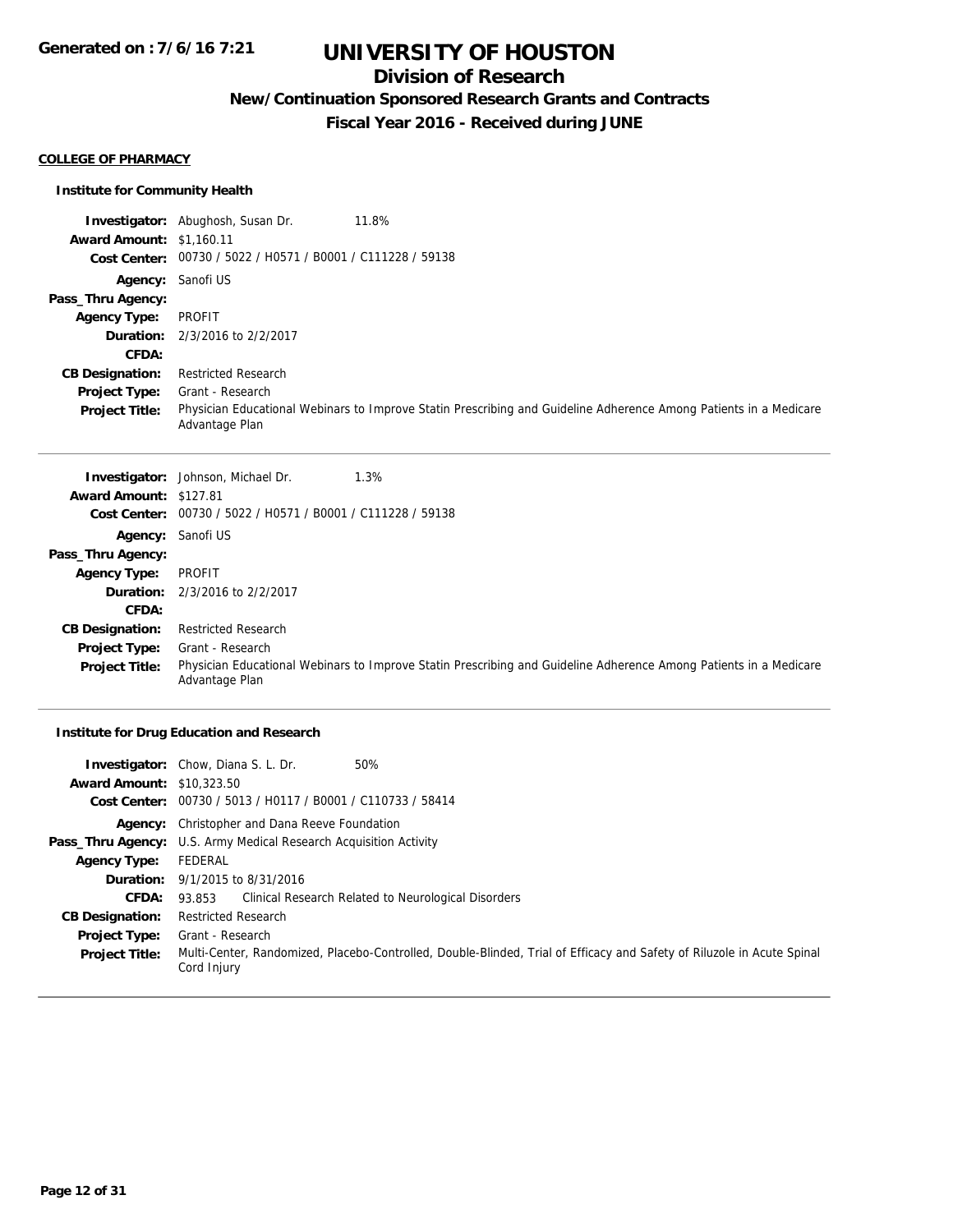## **Division of Research**

## **New/Continuation Sponsored Research Grants and Contracts**

**Fiscal Year 2016 - Received during JUNE**

#### **COLLEGE OF PHARMACY**

### **Pharm Health Outcomes & Policy**

| <b>Award Amount: \$4,669.95</b> | <b>Investigator:</b> Fleming, Marc Dr.                      | 47.5%                                                                                                             |
|---------------------------------|-------------------------------------------------------------|-------------------------------------------------------------------------------------------------------------------|
|                                 | Cost Center: 00730 / 5022 / H0571 / B0001 / C111228 / 59138 |                                                                                                                   |
|                                 | Agency: Sanofi US                                           |                                                                                                                   |
| Pass_Thru Agency:               |                                                             |                                                                                                                   |
| <b>Agency Type:</b>             | <b>PROFIT</b>                                               |                                                                                                                   |
| Duration:                       | 2/3/2016 to 2/2/2017                                        |                                                                                                                   |
| <b>CFDA:</b>                    |                                                             |                                                                                                                   |
| <b>CB Designation:</b>          | <b>Restricted Research</b>                                  |                                                                                                                   |
| <b>Project Type:</b>            | Grant - Research                                            |                                                                                                                   |
| <b>Project Title:</b>           | Advantage Plan                                              | Physician Educational Webinars to Improve Statin Prescribing and Guideline Adherence Among Patients in a Medicare |
|                                 | Investigator: Abughosh, Susan Dr.                           | 35.7%                                                                                                             |
| <b>Award Amount: \$3,509.83</b> |                                                             |                                                                                                                   |
| <b>Cost Center:</b>             | 00730 / 5022 / H0571 / B0001 / C111228 / 59138              |                                                                                                                   |
| Agency:                         | Sanofi US                                                   |                                                                                                                   |
| Pass_Thru Agency:               |                                                             |                                                                                                                   |
| <b>Agency Type:</b>             | <b>PROFIT</b>                                               |                                                                                                                   |
| Duration:                       | 2/3/2016 to 2/2/2017                                        |                                                                                                                   |
| CFDA:                           |                                                             |                                                                                                                   |
| <b>CB Designation:</b>          | <b>Restricted Research</b>                                  |                                                                                                                   |
| Project Type:                   | Grant - Research                                            |                                                                                                                   |
| <b>Project Title:</b>           | Advantage Plan                                              | Physician Educational Webinars to Improve Statin Prescribing and Guideline Adherence Among Patients in a Medicare |
|                                 | Investigator: Johnson, Michael Dr.                          | 3.7%                                                                                                              |
| Award Amount: \$363.76          |                                                             |                                                                                                                   |
|                                 | Cost Center: 00730 / 5022 / H0571 / B0001 / C111228 / 59138 |                                                                                                                   |
|                                 | Agency: Sanofi US                                           |                                                                                                                   |
| Pass_Thru Agency:               |                                                             |                                                                                                                   |
| <b>Agency Type:</b>             | <b>PROFIT</b>                                               |                                                                                                                   |
| Duration:                       | 2/3/2016 to 2/2/2017                                        |                                                                                                                   |
| CFDA:                           |                                                             |                                                                                                                   |
| <b>CB Designation:</b>          | <b>Restricted Research</b>                                  |                                                                                                                   |
| Project Type:                   | Grant - Research                                            |                                                                                                                   |
| <b>Project Title:</b>           | Advantage Plan                                              | Physician Educational Webinars to Improve Statin Prescribing and Guideline Adherence Among Patients in a Medicare |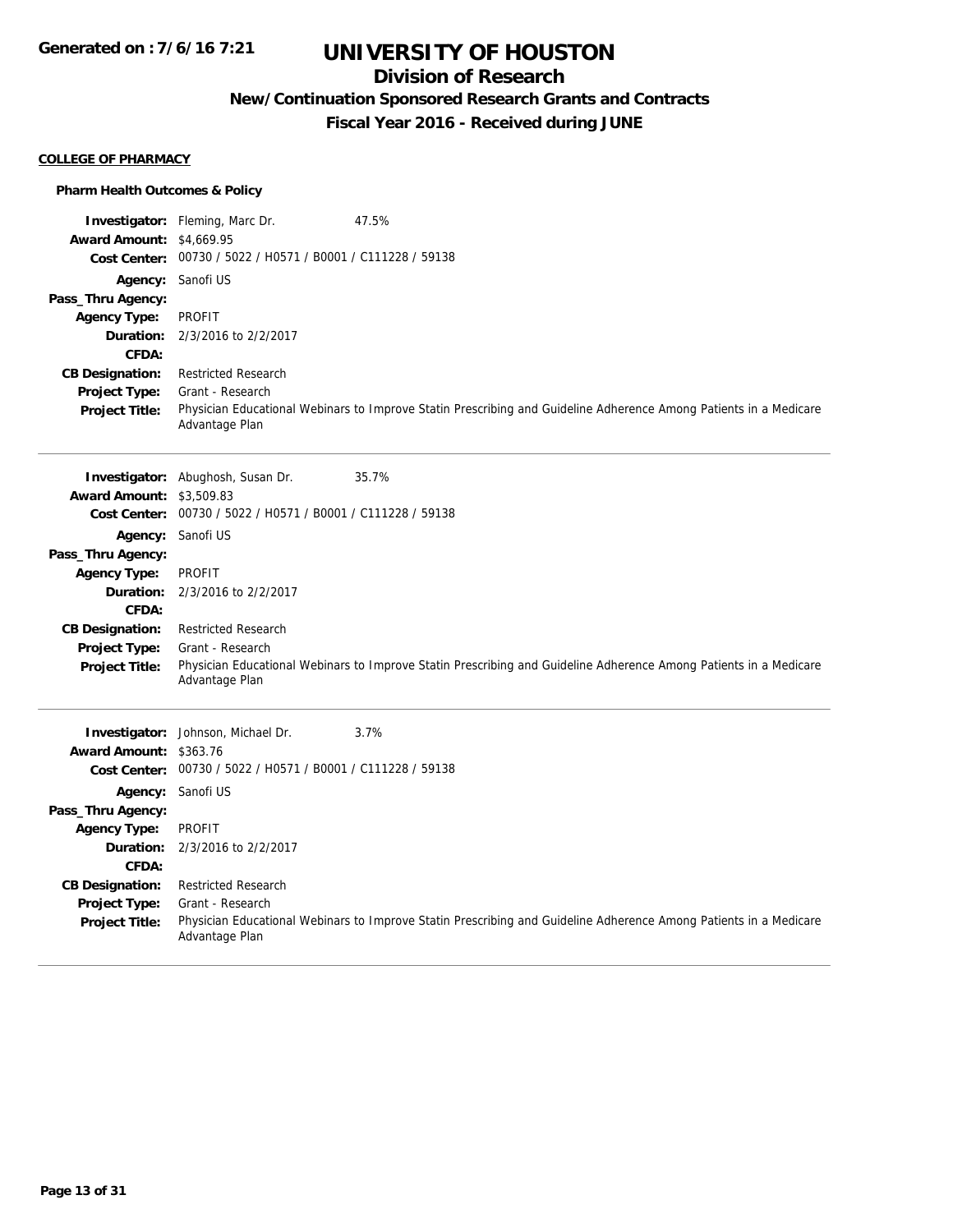## **Division of Research**

**New/Continuation Sponsored Research Grants and Contracts**

**Fiscal Year 2016 - Received during JUNE**

#### **COLLEGE OF PHARMACY**

### **Pharmacological and Pharmaceutical Sciences**

| <b>Award Amount: \$10,323.50</b> | <b>Investigator:</b> Chow, Diana S. L. Dr.<br>50%                                                                                     |  |  |
|----------------------------------|---------------------------------------------------------------------------------------------------------------------------------------|--|--|
|                                  | Cost Center: 00730 / 5013 / H0117 / B0001 / C110733 / 58414                                                                           |  |  |
| Agency:                          | Christopher and Dana Reeve Foundation                                                                                                 |  |  |
| Pass_Thru Agency:                | U.S. Army Medical Research Acquisition Activity                                                                                       |  |  |
| <b>Agency Type:</b>              | <b>FEDERAL</b>                                                                                                                        |  |  |
| Duration:                        | 9/1/2015 to 8/31/2016                                                                                                                 |  |  |
| CFDA:                            | Clinical Research Related to Neurological Disorders<br>93.853                                                                         |  |  |
| <b>CB Designation:</b>           | <b>Restricted Research</b>                                                                                                            |  |  |
| Project Type:                    | Grant - Research                                                                                                                      |  |  |
| <b>Project Title:</b>            | Multi-Center, Randomized, Placebo-Controlled, Double-Blinded, Trial of Efficacy and Safety of Riluzole in Acute Spinal<br>Cord Injury |  |  |
| Investigator: Hu, Ming Dr.       | 100%                                                                                                                                  |  |  |
| <b>Award Amount: \$93,411.00</b> |                                                                                                                                       |  |  |
| <b>Cost Center:</b>              | 00730 / 5013 / H0117 / B0001 / G107171 / 55612                                                                                        |  |  |
| Agency:                          | National Institute of General Medical Sciences                                                                                        |  |  |
| Pass_Thru Agency:                |                                                                                                                                       |  |  |
| <b>Agency Type:</b>              | <b>FEDERAL</b>                                                                                                                        |  |  |
| Duration:                        | 8/1/2014 to 4/30/2018                                                                                                                 |  |  |
| <b>CFDA:</b>                     | 93.859<br>Pharmacology, Physiology, and Biological Chemistry Research                                                                 |  |  |
| <b>CB Designation:</b>           | <b>Restricted Research</b>                                                                                                            |  |  |
| <b>Project Type:</b>             | Grant - Research                                                                                                                      |  |  |
| <b>Project Title:</b>            | Disposition of Flavonoids via Glucuronidation, Critical Role of Efflux Transporters                                                   |  |  |
| <b>Award Amount: \$46,380.00</b> | Investigator: Cuny, Gregory Dr.<br>100%                                                                                               |  |  |
|                                  | Cost Center: 00730 / 5015 / H0117 / B0001 / G109227 / 57742                                                                           |  |  |
|                                  | Texas A&M University (Main University)                                                                                                |  |  |
| Agency:<br>Pass_Thru Agency:     | National Institute of Allergy and Infectious Diseases                                                                                 |  |  |
| <b>Agency Type:</b>              | <b>FEDERAL</b>                                                                                                                        |  |  |
| Duration:                        | 6/26/2015 to 5/31/2017                                                                                                                |  |  |
| <b>CFDA:</b>                     | 93.855<br>Allergy, Immunology, and Transplantation Research                                                                           |  |  |
| <b>CB Designation:</b>           | Restricted Research                                                                                                                   |  |  |
| <b>Project Type:</b>             | Grant - Research                                                                                                                      |  |  |
| <b>Project Title:</b>            | Developing therapeutics against Giardia and other anaerobic protozoa by targeting parasite fatty acyl-CoA synthetase<br>(ACS)         |  |  |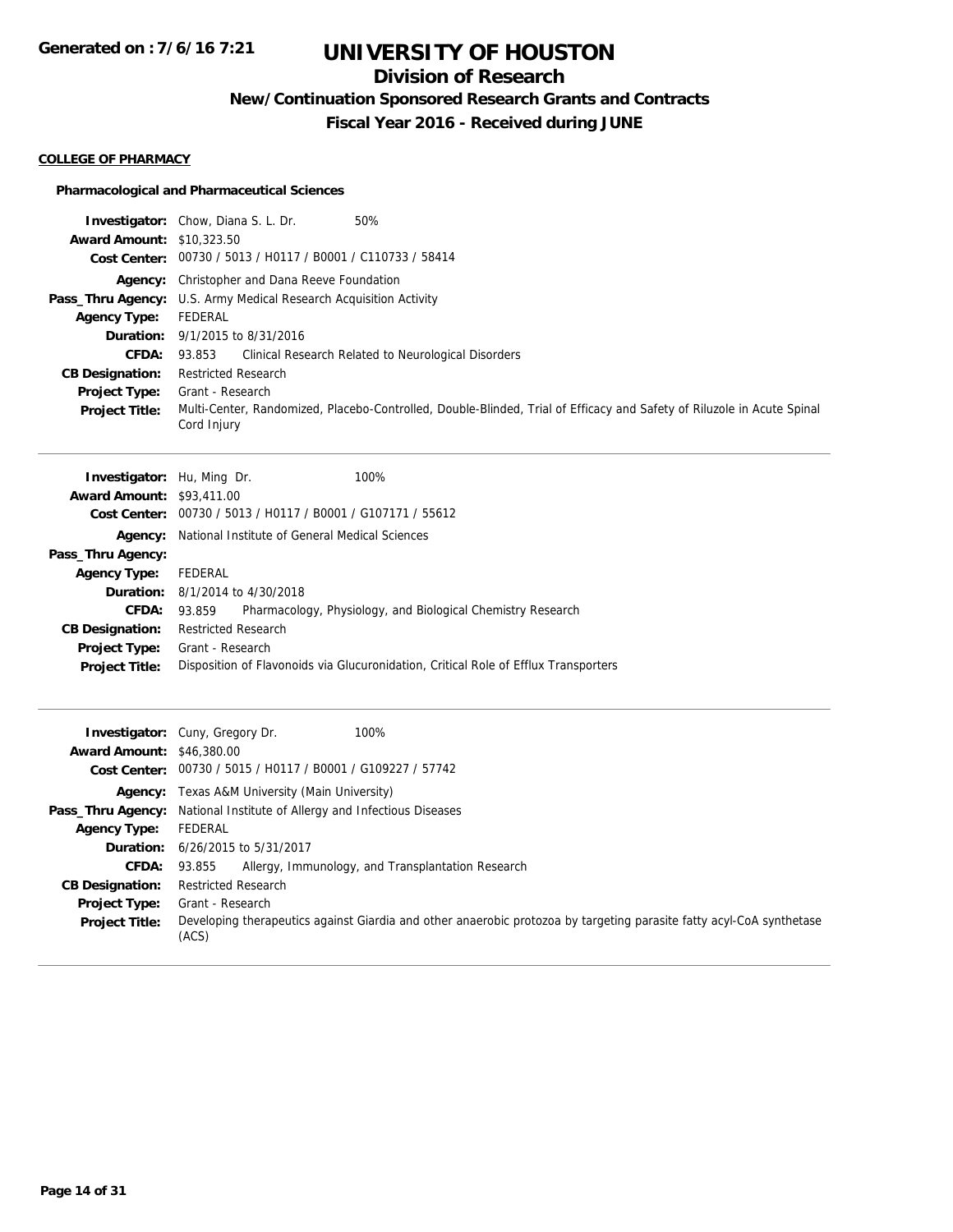## **Division of Research**

**New/Continuation Sponsored Research Grants and Contracts**

**Fiscal Year 2016 - Received during JUNE**

#### **COLLEGE OF TECHNOLOGY**

### **Human Development and Consumer Science**

|                                  | <b>Investigator:</b> Hines, Andrew Dr.         | 100%                                                                |
|----------------------------------|------------------------------------------------|---------------------------------------------------------------------|
| <b>Award Amount: \$27,040.00</b> |                                                |                                                                     |
| Cost Center:                     | 00730 / 5013 / H0140 / B0001 / G110507 / 59166 |                                                                     |
|                                  | <b>Agency:</b> Forest Service                  |                                                                     |
| Pass_Thru Agency:                |                                                |                                                                     |
| <b>Agency Type:</b>              | FEDERAL                                        |                                                                     |
|                                  | <b>Duration:</b> 4/19/2016 to 7/31/2020        |                                                                     |
| CFDA:                            | 10.001                                         | Agricultural Research - Basic and Applied Research                  |
| <b>CB Designation:</b>           | <b>Restricted Research</b>                     |                                                                     |
| <b>Project Type:</b>             | Co-Op Agreement - Research                     |                                                                     |
| <b>Project Title:</b>            |                                                | Horizon Scanning for Natural Resource Foresight and Decision Making |
|                                  |                                                |                                                                     |

#### **CULLEN COLLEGE OF ENGINEERING**

### **Biomedical Engineering**

| <b>Investigator:</b> Larin, Kirill Dr. |                                                             | 100% |  |
|----------------------------------------|-------------------------------------------------------------|------|--|
| <b>Award Amount: \$482,004.00</b>      |                                                             |      |  |
|                                        | Cost Center: 00730 / 5013 / H0071 / B0001 / G110439 / 59272 |      |  |
|                                        | <b>Agency:</b> National Eye Institute                       |      |  |
| Pass_Thru Agency:                      |                                                             |      |  |
| <b>Agency Type:</b> FEDERAL            |                                                             |      |  |
|                                        | <b>Duration:</b> $5/1/2016$ to $4/30/2020$                  |      |  |
| CFDA:                                  | Vision Research<br>93.867                                   |      |  |
| <b>CB Designation:</b>                 | <b>Restricted Research</b>                                  |      |  |
| <b>Project Type:</b>                   | Grant - Research                                            |      |  |
| <b>Project Title:</b>                  | Optical Coherence Elastography of the Cornea                |      |  |

|                                   | 70%<br><b>Investigator:</b> Abidian, Mohammad Reza                                |
|-----------------------------------|-----------------------------------------------------------------------------------|
| <b>Award Amount: \$221,615.80</b> |                                                                                   |
|                                   | Cost Center: 00730 / 5013 / H0071 / B0001 / G111769 / 59274                       |
| Agency:                           | National Institute of Neurological Disorders and Stroke                           |
| Pass_Thru Agency:                 |                                                                                   |
| <b>Agency Type:</b>               | FEDERAL                                                                           |
|                                   | <b>Duration:</b> $4/1/2016$ to $3/31/2019$                                        |
| <b>CFDA:</b>                      | Clinical Research Related to Neurological Disorders<br>93.853                     |
| <b>CB Designation:</b>            | <b>Restricted Research</b>                                                        |
| <b>Project Type:</b>              | Grant - Research                                                                  |
| <b>Project Title:</b>             | Neural Tissue Engineering Based on Combinatorial Effect of Multiple Guidance Cues |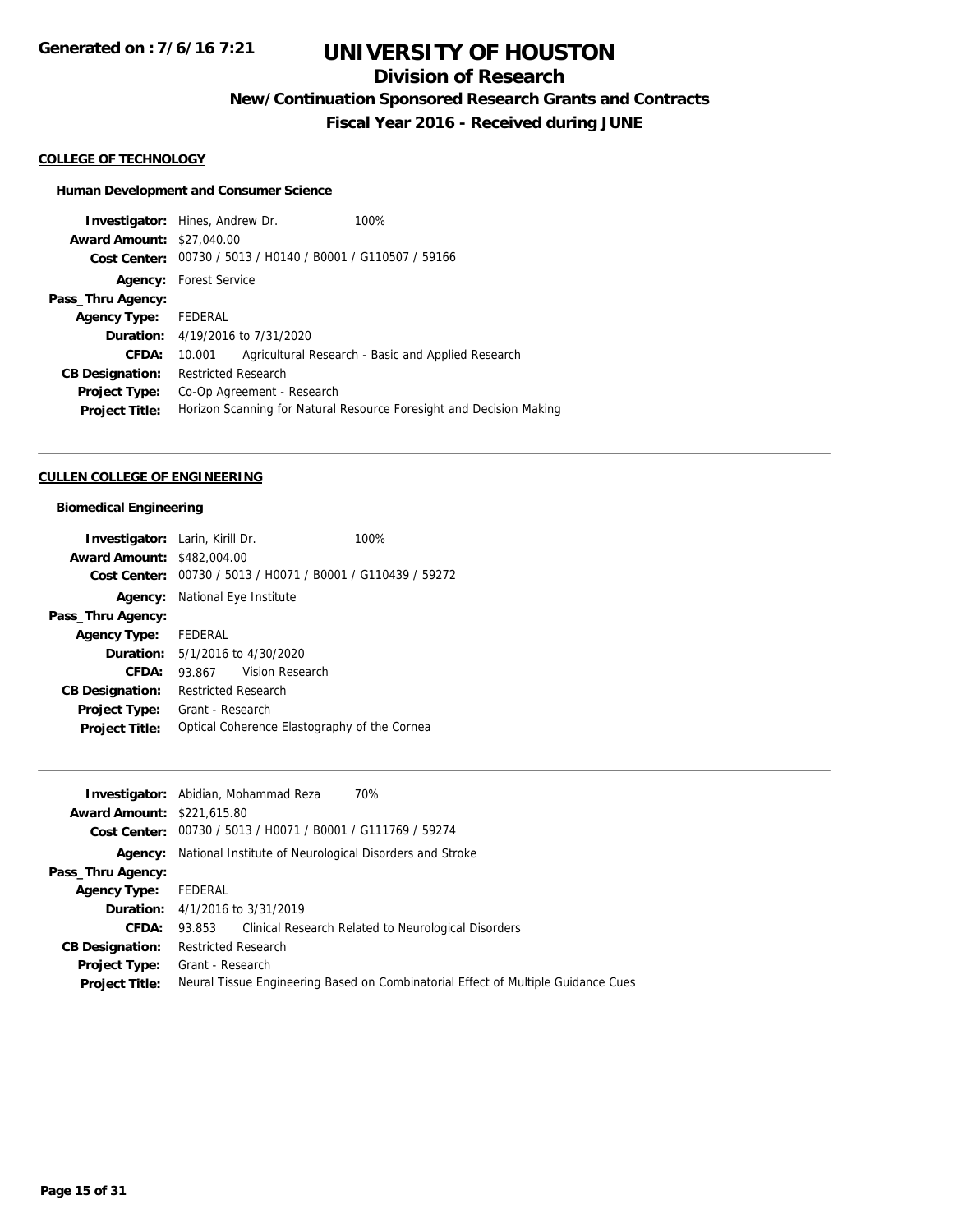## **Division of Research**

**New/Continuation Sponsored Research Grants and Contracts**

**Fiscal Year 2016 - Received during JUNE**

### **CULLEN COLLEGE OF ENGINEERING**

### **Biomedical Engineering**

|                                  | <b>Investigator:</b> Majd, Sheereen    | 30%                                                                               |
|----------------------------------|----------------------------------------|-----------------------------------------------------------------------------------|
| <b>Award Amount: \$94,978.20</b> |                                        |                                                                                   |
|                                  |                                        | Cost Center: 00730 / 5013 / H0071 / B0001 / G111769 / 59274                       |
| Agency:                          |                                        | National Institute of Neurological Disorders and Stroke                           |
| Pass_Thru Agency:                |                                        |                                                                                   |
| <b>Agency Type:</b>              | FEDERAL                                |                                                                                   |
|                                  | <b>Duration:</b> 4/1/2016 to 3/31/2019 |                                                                                   |
| CFDA:                            |                                        | 93.853 Clinical Research Related to Neurological Disorders                        |
| <b>CB Designation:</b>           | <b>Restricted Research</b>             |                                                                                   |
| <b>Project Type:</b>             | Grant - Research                       |                                                                                   |
| <b>Project Title:</b>            |                                        | Neural Tissue Engineering Based on Combinatorial Effect of Multiple Guidance Cues |
|                                  |                                        |                                                                                   |

| <b>Investigator: Naash, Muna</b>  |                                                | 100%                                                                              |
|-----------------------------------|------------------------------------------------|-----------------------------------------------------------------------------------|
| <b>Award Amount: \$121,174.12</b> |                                                |                                                                                   |
| Cost Center:                      | 00730 / 5013 / H0071 / B0001 / G111425 / 59051 |                                                                                   |
| Agency:                           | National Eye Institute                         |                                                                                   |
| Pass_Thru Agency:                 |                                                |                                                                                   |
| <b>Agency Type:</b>               | FEDERAL                                        |                                                                                   |
|                                   | <b>Duration:</b> 12/3/2015 to 11/30/2019       |                                                                                   |
| CFDA:                             | Vision Research<br>93.867                      |                                                                                   |
| <b>CB Designation:</b>            | <b>Restricted Research</b>                     |                                                                                   |
| <b>Project Type:</b>              | Grant - Research                               |                                                                                   |
| <b>Project Title:</b>             |                                                | Mechanisms of photoreceptor cell degeneration in animal models of retinal disease |
|                                   |                                                |                                                                                   |

### **Chemical Engineering**

|                                  | <b>Investigator:</b> Myers, Michael Dr.                     | 100% |  |
|----------------------------------|-------------------------------------------------------------|------|--|
| <b>Award Amount: \$50,447.00</b> |                                                             |      |  |
|                                  | Cost Center: 00730 / 5022 / H0067 / B0001 / C106915 / 56098 |      |  |
|                                  | <b>Agency:</b> Shell Global Solutions                       |      |  |
| Pass_Thru Agency:                |                                                             |      |  |
| Agency Type:                     | <b>PROFIT</b>                                               |      |  |
|                                  | <b>Duration:</b> $4/1/2014$ to $12/31/2016$                 |      |  |
| CFDA:                            |                                                             |      |  |
| <b>CB Designation:</b>           | <b>Restricted Research</b>                                  |      |  |
| <b>Project Type:</b>             | Special Research Agreement - Research                       |      |  |
| <b>Project Title:</b>            | Modeling Fractures in Unconsolidated Sands                  |      |  |
|                                  |                                                             |      |  |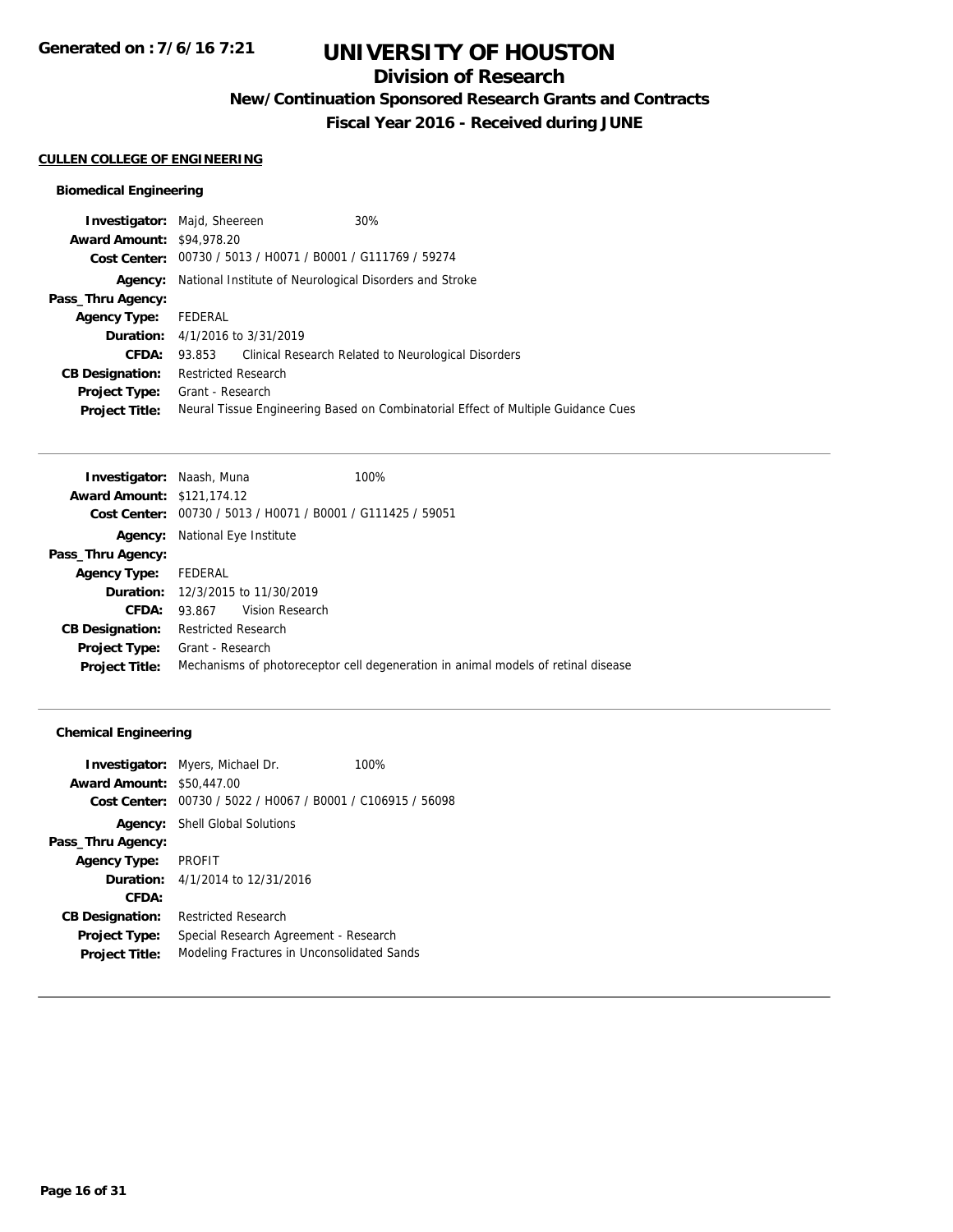## **Division of Research**

**New/Continuation Sponsored Research Grants and Contracts**

**Fiscal Year 2016 - Received during JUNE**

#### **CULLEN COLLEGE OF ENGINEERING**

### **Chemical Engineering**

|                                   | 100%<br>Investigator: Balakotaiah, Vemuri Dr.                                                      |
|-----------------------------------|----------------------------------------------------------------------------------------------------|
| <b>Award Amount: \$165,000.00</b> |                                                                                                    |
|                                   | Cost Center: 00730 / 5013 / H0067 / B0001 / G106992 / 54688                                        |
|                                   | <b>Agency:</b> NASA Glenn Research Center                                                          |
| Pass_Thru Agency:                 |                                                                                                    |
| <b>Agency Type:</b>               | FEDERAL                                                                                            |
|                                   | <b>Duration:</b> 3/1/2014 to 2/28/2017                                                             |
| <b>CFDA:</b>                      | <b>Space Operations</b><br>43.007                                                                  |
| <b>CB Designation:</b>            | <b>Restricted Research</b>                                                                         |
| <b>Project Type:</b>              | Grant - Research                                                                                   |
| <b>Project Title:</b>             | Modeling and Experimental Studies on Gas-Liquid Two-Phase Flow through Packed Beds in Microgravity |

|                                  | <b>Investigator:</b> Donnelly, Vincent Dr.<br>50%                 |  |  |
|----------------------------------|-------------------------------------------------------------------|--|--|
| <b>Award Amount: \$72,499.50</b> |                                                                   |  |  |
| Cost Center:                     | 00730 / 5013 / H0067 / B0001 / G109210 / 57713                    |  |  |
|                                  | <b>Agency:</b> National Science Foundation                        |  |  |
| Pass_Thru Agency:                |                                                                   |  |  |
| <b>Agency Type:</b>              | FEDERAL                                                           |  |  |
|                                  | <b>Duration:</b> 8/1/2015 to 7/31/2018                            |  |  |
| CFDA:                            | Mathematical and Physical Sciences<br>47.049                      |  |  |
| <b>CB Designation:</b>           | <b>Restricted Research</b>                                        |  |  |
| <b>Project Type:</b>             | Grant - Research                                                  |  |  |
| <b>Project Title:</b>            | Plasma-Surface Interactions During In-situ Photo-Assisted Etching |  |  |

| 50%<br><b>Investigator:</b> Economou, Demetre J. Dr.              |  |  |
|-------------------------------------------------------------------|--|--|
| <b>Award Amount: \$72,499.50</b>                                  |  |  |
| Cost Center: 00730 / 5013 / H0067 / B0001 / G109210 / 57713       |  |  |
| <b>Agency:</b> National Science Foundation                        |  |  |
|                                                                   |  |  |
| Agency Type: FEDERAL                                              |  |  |
| <b>Duration:</b> 8/1/2015 to 7/31/2018                            |  |  |
| Mathematical and Physical Sciences<br>47.049                      |  |  |
| <b>Restricted Research</b>                                        |  |  |
| Grant - Research                                                  |  |  |
| Plasma-Surface Interactions During In-situ Photo-Assisted Etching |  |  |
|                                                                   |  |  |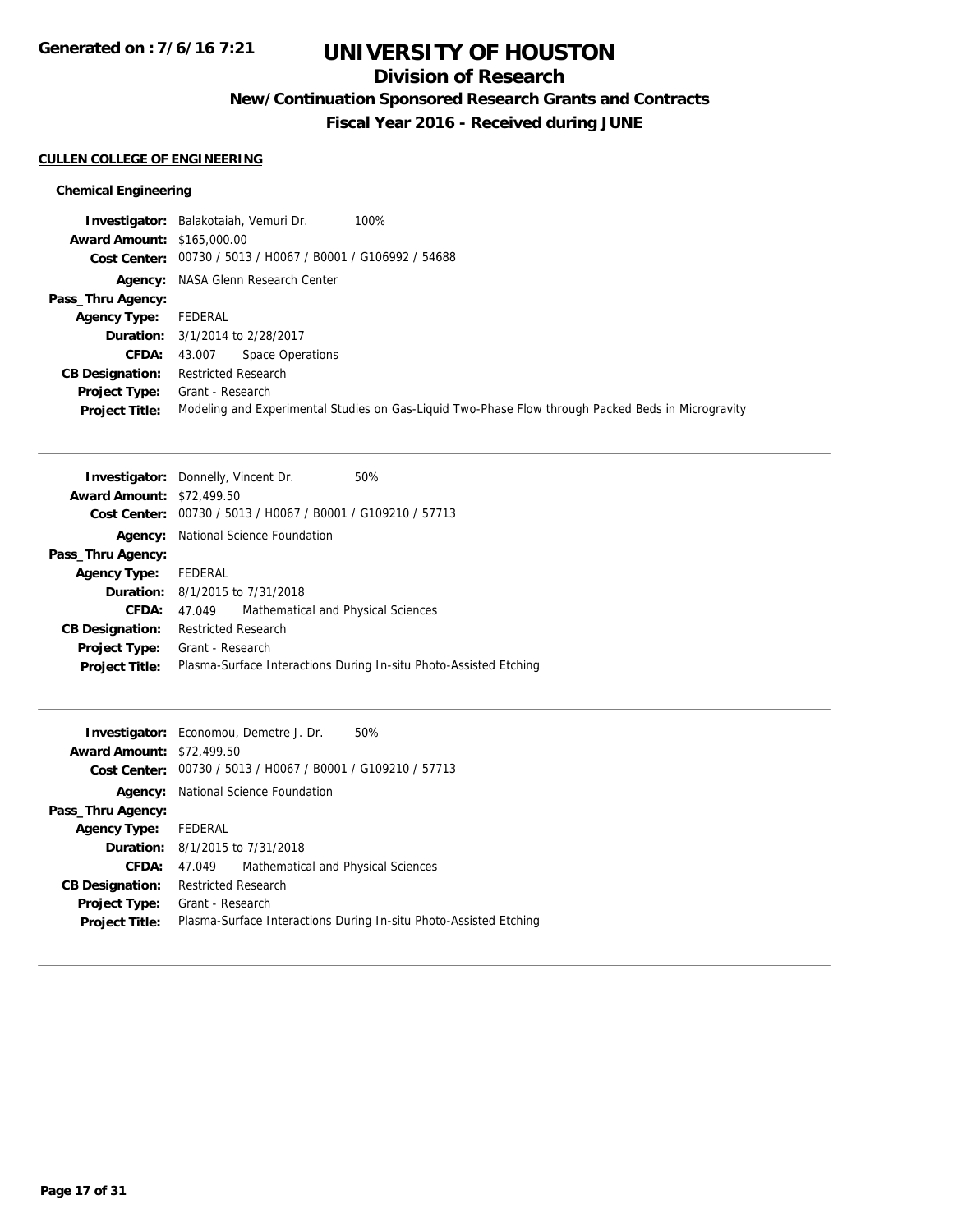## **Division of Research**

**New/Continuation Sponsored Research Grants and Contracts**

**Fiscal Year 2016 - Received during JUNE**

### **CULLEN COLLEGE OF ENGINEERING**

### **Chemical Engineering**

|                                  | <b>Investigator:</b> Vekilov, Peter Dr.                     | 50%                                                                                     |
|----------------------------------|-------------------------------------------------------------|-----------------------------------------------------------------------------------------|
| <b>Award Amount: \$40,000.00</b> |                                                             |                                                                                         |
|                                  | Cost Center: 00730 / 5013 / H0067 / B0001 / G106744 / 54700 |                                                                                         |
|                                  | <b>Agency:</b> NASA Headquarters                            |                                                                                         |
| Pass_Thru Agency:                |                                                             |                                                                                         |
| <b>Agency Type:</b>              | FEDERAL                                                     |                                                                                         |
|                                  | <b>Duration:</b> 1/21/2014 to 1/20/2019                     |                                                                                         |
| <b>CFDA:</b>                     | 43.003                                                      | Basic Research, Educational Outreach, or Training in the area of Exploration            |
| <b>CB Designation:</b>           | <b>Restricted Research</b>                                  |                                                                                         |
| <b>Project Type:</b>             | Grant - Research                                            |                                                                                         |
| <b>Project Title:</b>            |                                                             | Research Opportunities in Complex Fluids and Macromolecular Biophysics-NRA-NNH13ZTT001N |

| <b>Investigator:</b> Conrad, Jacinta Dr. |                                  |                                                             | 50%                                                                                     |  |  |
|------------------------------------------|----------------------------------|-------------------------------------------------------------|-----------------------------------------------------------------------------------------|--|--|
| <b>Award Amount: \$40,000.00</b>         |                                  |                                                             |                                                                                         |  |  |
|                                          |                                  | Cost Center: 00730 / 5013 / H0067 / B0001 / G106744 / 54700 |                                                                                         |  |  |
|                                          | <b>Agency:</b> NASA Headquarters |                                                             |                                                                                         |  |  |
| Pass_Thru Agency:                        |                                  |                                                             |                                                                                         |  |  |
| <b>Agency Type:</b>                      | FEDERAL                          |                                                             |                                                                                         |  |  |
|                                          |                                  | <b>Duration:</b> 1/21/2014 to 1/20/2019                     |                                                                                         |  |  |
| CFDA:                                    | 43.003                           |                                                             | Basic Research, Educational Outreach, or Training in the area of Exploration            |  |  |
| <b>CB Designation:</b>                   | <b>Restricted Research</b>       |                                                             |                                                                                         |  |  |
| <b>Project Type:</b>                     | Grant - Research                 |                                                             |                                                                                         |  |  |
| <b>Project Title:</b>                    |                                  |                                                             | Research Opportunities in Complex Fluids and Macromolecular Biophysics-NRA-NNH13ZTT001N |  |  |

### **Civil Engineering**

| <b>Award Amount: \$363,946.00</b> | 100%<br><b>Investigator:</b> Glennie, Craig Dr.                                                                                   |
|-----------------------------------|-----------------------------------------------------------------------------------------------------------------------------------|
| Cost Center:                      | 00730 / 5043 / H0068 / B0001 / C110345 / 57993                                                                                    |
|                                   |                                                                                                                                   |
|                                   | <b>Agency:</b> U.S. Army Corps of Engineers                                                                                       |
| Pass_Thru Agency:                 |                                                                                                                                   |
| <b>Agency Type:</b>               | FEDERAL                                                                                                                           |
|                                   | <b>Duration:</b> 8/28/2015 to 9/30/2016                                                                                           |
| <b>CFDA:</b>                      | Basic and Applied Scientific Research<br>12.300                                                                                   |
| <b>CB Designation:</b>            | <b>Restricted Research</b>                                                                                                        |
| <b>Project Type:</b>              | Contract - Research                                                                                                               |
| <b>Project Title:</b>             | Characterization of LIDAR Spatial and Spectral Error Models Towards Fusion with Complementary Remote Sensing<br><b>Modalities</b> |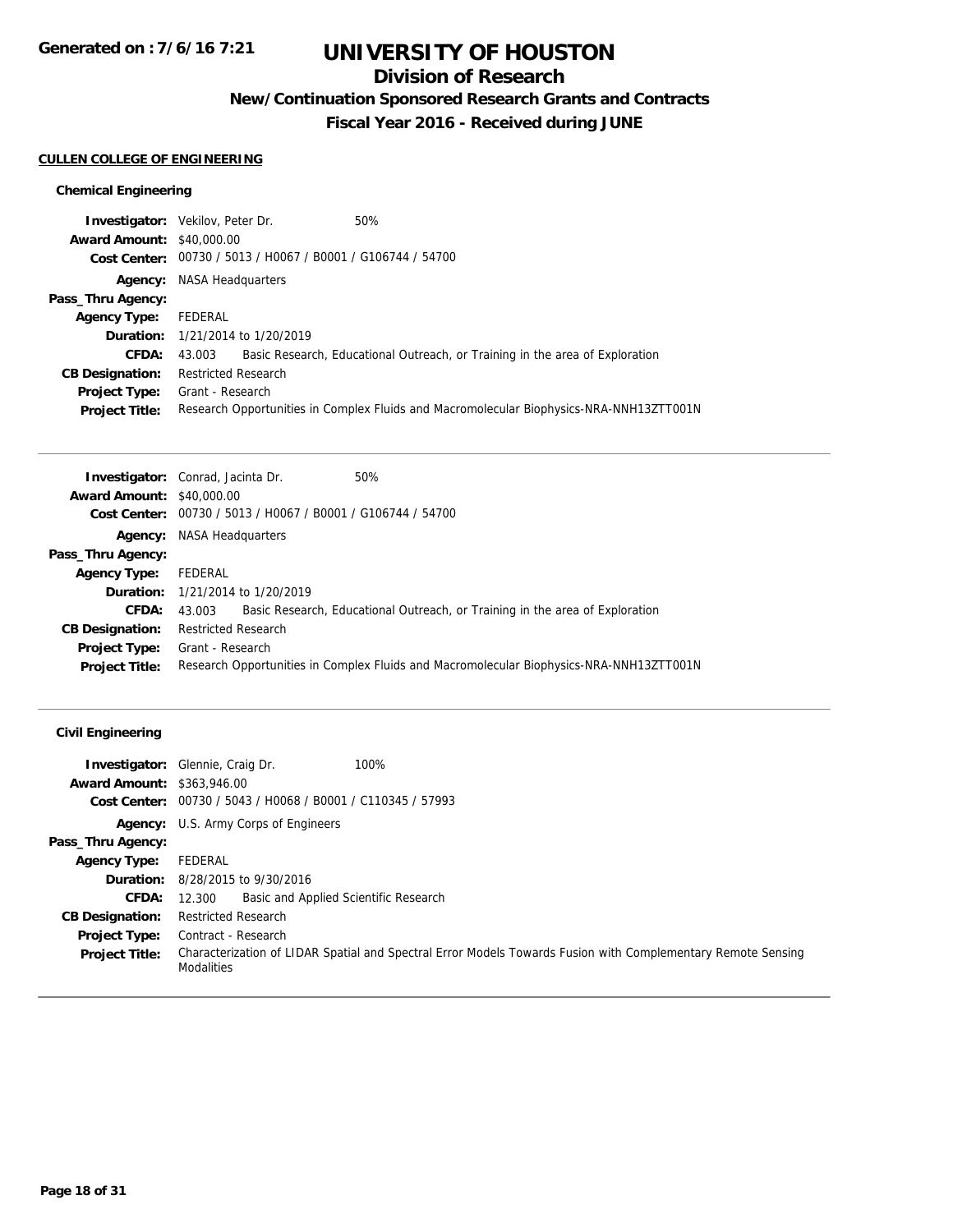## **Division of Research**

**New/Continuation Sponsored Research Grants and Contracts**

**Fiscal Year 2016 - Received during JUNE**

### **CULLEN COLLEGE OF ENGINEERING**

### **Civil Engineering**

|                                  | <b>Investigator:</b> Willam, Kaspar Dr. | 53%                                                                                           |
|----------------------------------|-----------------------------------------|-----------------------------------------------------------------------------------------------|
| <b>Award Amount: \$92,781.27</b> |                                         |                                                                                               |
|                                  |                                         | Cost Center: 00730 / 5013 / H0068 / B0001 / G109884 / 58194                                   |
| Agency:                          | Idaho Operations Office                 |                                                                                               |
| Pass_Thru Agency:                |                                         |                                                                                               |
| <b>Agency Type:</b>              | FEDERAL                                 |                                                                                               |
|                                  | <b>Duration:</b> 10/1/2015 to 9/30/2017 |                                                                                               |
| <b>CFDA:</b>                     | 81.121                                  | Nuclear Energy Research, Development and Demonstration                                        |
| <b>CB Designation:</b>           | <b>Restricted Research</b>              |                                                                                               |
| <b>Project Type:</b>             | Co-Op Agreement - Research              |                                                                                               |
| <b>Project Title:</b>            |                                         | Multiple Degradation Mechanisms in Reinforced Concrete Structures, Modeling and Risk Analysis |

| <b>Investigator:</b> Ballarini, Roberto Dr.                 | 100%                                                                          |
|-------------------------------------------------------------|-------------------------------------------------------------------------------|
| <b>Award Amount: \$5,000.00</b>                             |                                                                               |
| Cost Center: 00730 / 5013 / H0068 / B0001 / G111931 / 59345 |                                                                               |
| <b>Agency:</b> University of Minnesota                      |                                                                               |
| Pass_Thru Agency: National Science Foundation               |                                                                               |
| FEDERAL                                                     |                                                                               |
| <b>Duration:</b> 4/12/2016 to 8/31/2017                     |                                                                               |
| <b>Engineering Grants</b><br>47.041                         |                                                                               |
| <b>Restricted Research</b>                                  |                                                                               |
| Grant - Research<br><b>Project Type:</b>                    |                                                                               |
|                                                             | REU: A Multiscale Reliability Model for Brittle MEMS Materials and Structures |
|                                                             |                                                                               |

| Investigator: Hu, Yandi Dr.                        |                                 |                                                             | 100% |
|----------------------------------------------------|---------------------------------|-------------------------------------------------------------|------|
| <b>Award Amount: \$43,000.00</b>                   |                                 |                                                             |      |
|                                                    |                                 | Cost Center: 00730 / 5043 / H0068 / B0001 / G111314 / 59144 |      |
|                                                    | <b>Agency:</b> UT-Battelle, LLC |                                                             |      |
| <b>Pass_Thru Agency:</b> U.S. Department of Energy |                                 |                                                             |      |
| <b>Agency Type:</b>                                | FEDERAL                         |                                                             |      |
|                                                    |                                 | <b>Duration:</b> $3/21/2016$ to $3/20/2017$                 |      |
| <b>CFDA:</b>                                       | 81.000                          | Department of Energy                                        |      |
| <b>CB Designation:</b>                             | <b>Restricted Research</b>      |                                                             |      |
| <b>Project Type:</b>                               | Contract - Research             |                                                             |      |
| <b>Project Title:</b>                              |                                 | Atomic- to Pore-Scale Geochemical Processes                 |      |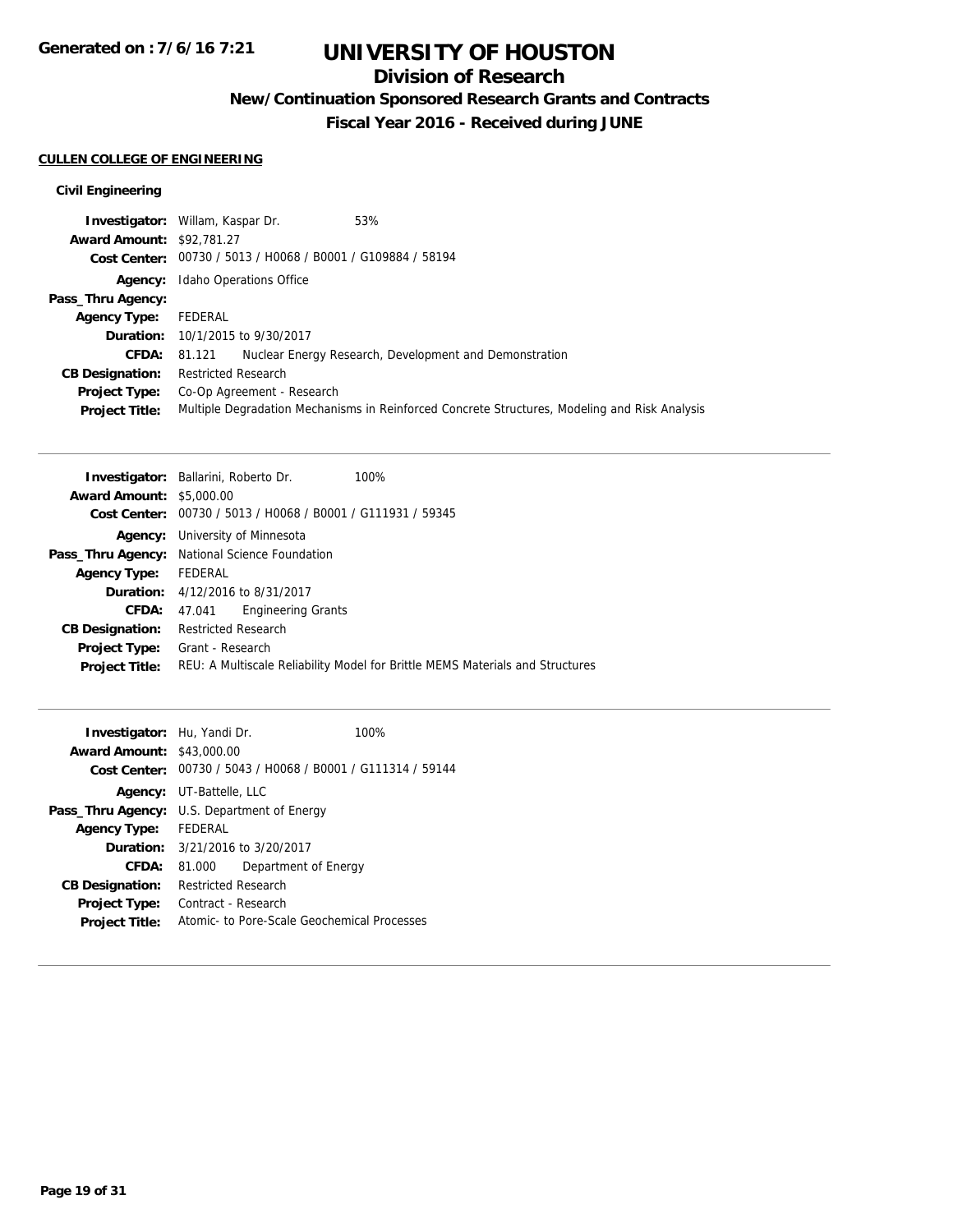## **Division of Research**

**New/Continuation Sponsored Research Grants and Contracts**

**Fiscal Year 2016 - Received during JUNE**

#### **CULLEN COLLEGE OF ENGINEERING**

### **Civil Engineering**

|                                  | <b>Investigator:</b> Gencturk, Bora Dr.                     | 47%                                                                                           |
|----------------------------------|-------------------------------------------------------------|-----------------------------------------------------------------------------------------------|
| <b>Award Amount: \$82,277.73</b> |                                                             |                                                                                               |
|                                  | Cost Center: 00730 / 5013 / H0068 / B0001 / G109884 / 58194 |                                                                                               |
| Agency:                          | Idaho Operations Office                                     |                                                                                               |
| Pass_Thru Agency:                |                                                             |                                                                                               |
| <b>Agency Type:</b>              | FEDERAL                                                     |                                                                                               |
|                                  | <b>Duration:</b> 10/1/2015 to 9/30/2017                     |                                                                                               |
| <b>CFDA:</b>                     | 81.121                                                      | Nuclear Energy Research, Development and Demonstration                                        |
| <b>CB Designation:</b>           | <b>Restricted Research</b>                                  |                                                                                               |
| <b>Project Type:</b>             | Co-Op Agreement - Research                                  |                                                                                               |
| <b>Project Title:</b>            |                                                             | Multiple Degradation Mechanisms in Reinforced Concrete Structures, Modeling and Risk Analysis |

### **Electrical & Computer Engineering**

|                                  | 50%<br><b>Investigator:</b> Shih, Wei-Chuan Dr.                                                                   |
|----------------------------------|-------------------------------------------------------------------------------------------------------------------|
| <b>Award Amount: \$75,000.00</b> |                                                                                                                   |
|                                  | Cost Center: 00730 / 5013 / H0070 / B0001 / G110932 / 59305                                                       |
|                                  | <b>Agency:</b> National Science Foundation                                                                        |
| Pass_Thru Agency:                |                                                                                                                   |
| <b>Agency Type:</b>              | FEDERAL                                                                                                           |
|                                  | <b>Duration:</b> $6/1/2016$ to $5/31/2018$                                                                        |
| <b>CFDA:</b>                     | <b>Engineering Grants</b><br>47.041                                                                               |
| <b>CB Designation:</b>           | <b>Restricted Research</b>                                                                                        |
| <b>Project Type:</b>             | Grant - Research                                                                                                  |
| <b>Project Title:</b>            | Multimodal signal amplification by collaborative plasmonic intensification and catalytic multiplication (c-PI/CM) |

| <b>Investigator:</b> Chen, Ji Dr. |                                                | 80%                                                            |
|-----------------------------------|------------------------------------------------|----------------------------------------------------------------|
| <b>Award Amount: \$12,800.00</b>  |                                                |                                                                |
| Cost Center:                      | 00730 / 5022 / H0070 / B0001 / C106693 / 52848 |                                                                |
| Agency:                           | Consortium Members - For Profit                |                                                                |
| Pass_Thru Agency:                 |                                                |                                                                |
| <b>Agency Type:</b>               | PROFIT                                         |                                                                |
|                                   | <b>Duration:</b> 2/1/2013 to 1/31/2020         |                                                                |
| CFDA:                             |                                                |                                                                |
| <b>CB Designation:</b>            | <b>Restricted Research</b>                     |                                                                |
| <b>Project Type:</b>              | Contract - Research                            |                                                                |
| <b>Project Title:</b>             |                                                | Membership - Center for Electromagnetic compatibility Research |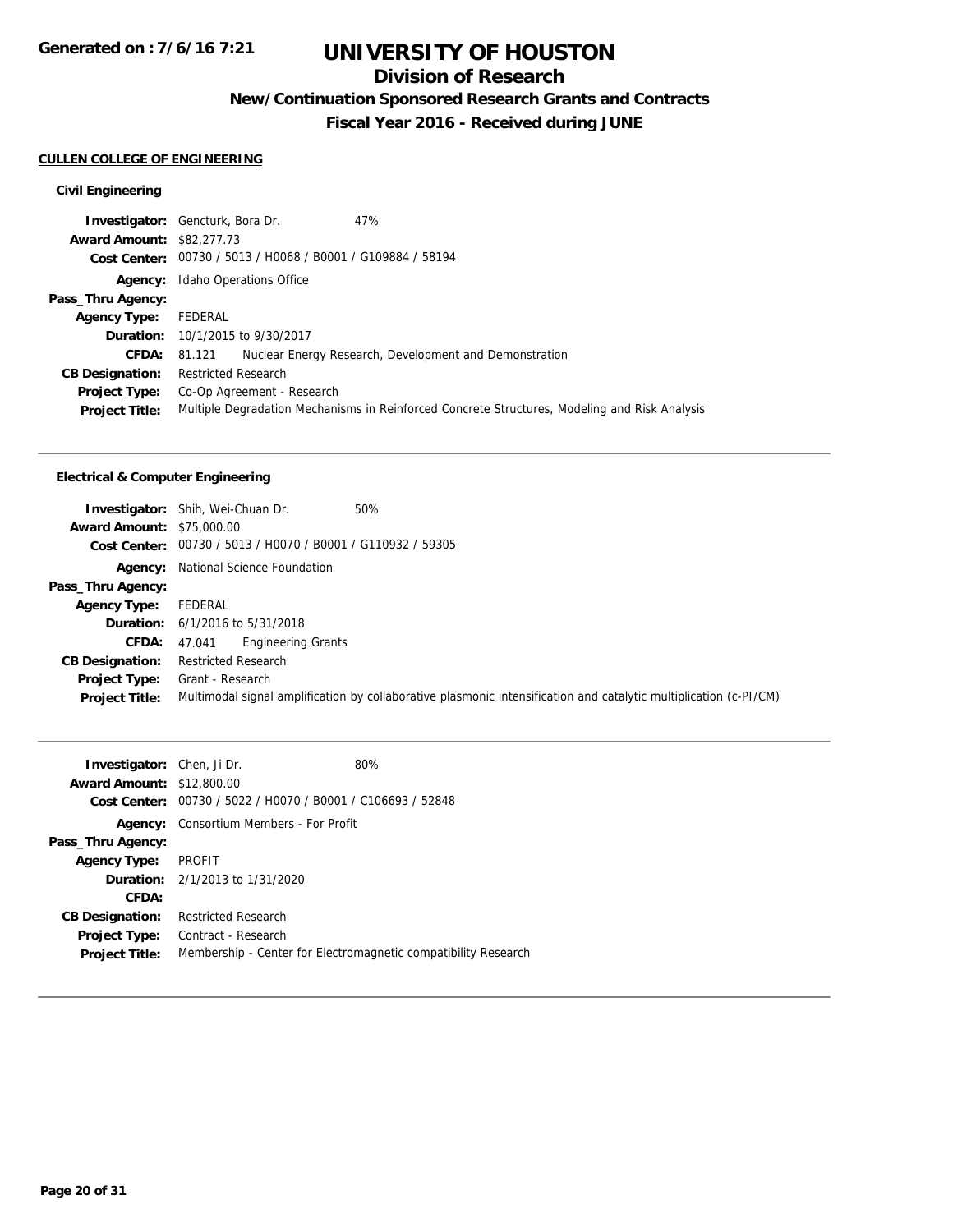## **Division of Research**

**New/Continuation Sponsored Research Grants and Contracts**

**Fiscal Year 2016 - Received during JUNE**

#### **CULLEN COLLEGE OF ENGINEERING**

#### **Electrical & Computer Engineering**

**Investigator:** Kayali, Mohammad Dr. 20% **Award Amount:** \$3,200.00 **Cost Center:** 00730 / 5022 / H0070 / B0001 / C106693 / 52848 **Agency:** Consortium Members - For Profit **Pass\_Thru Agency: Agency Type:** PROFIT **Duration:** 2/1/2013 to 1/31/2020 **CFDA: CB Designation:** Restricted Research **Project Type:** Contract - Research **Project Title:** Membership - Center for Electromagnetic compatibility Research

|                                  | 100%<br><b>Investigator:</b> Chen, Jinghong Dr.                                            |
|----------------------------------|--------------------------------------------------------------------------------------------|
| <b>Award Amount: \$20,000.00</b> |                                                                                            |
|                                  | Cost Center: 00730 / 5043 / H0070 / B0001 / C111587 / 59358                                |
|                                  | <b>Agency:</b> Alphacore, Inc.                                                             |
|                                  | Pass_Thru Agency: U.S. Department of Defense                                               |
| <b>Agency Type:</b>              | FEDERAL                                                                                    |
|                                  | <b>Duration:</b> 4/8/2016 to 11/5/2016                                                     |
| CFDA:                            | 12.910 Research and Technology Development                                                 |
| <b>CB Designation:</b>           | <b>Restricted Research</b>                                                                 |
|                                  | <b>Project Type:</b> Contract - Research                                                   |
| <b>Project Title:</b>            | High-Sample Rate Analog to Digital Converters for Reconfigurable Phased Array Applications |

| <b>Award Amount: \$84,192.00</b> | 100%<br><b>Investigator:</b> Chen, Jinghong Dr.<br>Cost Center: 00730 / 5013 / H0070 / B0001 / C111294 / 59362 |  |  |
|----------------------------------|----------------------------------------------------------------------------------------------------------------|--|--|
|                                  | <b>Agency:</b> Alphacore, Inc.                                                                                 |  |  |
|                                  | <b>Pass_Thru Agency:</b> U.S. Department of Energy                                                             |  |  |
| <b>Agency Type:</b>              | FEDERAL                                                                                                        |  |  |
|                                  | <b>Duration:</b> 5/19/2016 to 4/10/2017                                                                        |  |  |
| CFDA:                            | Office of Energy Research Financial Assistance Program<br>81.049                                               |  |  |
| <b>CB Designation:</b>           | <b>Restricted Research</b>                                                                                     |  |  |
| <b>Project Type:</b>             | Grant - Research                                                                                               |  |  |
| <b>Project Title:</b>            | Radiation Hard High Speed Camera System for Accelerator Beam Diagnostics                                       |  |  |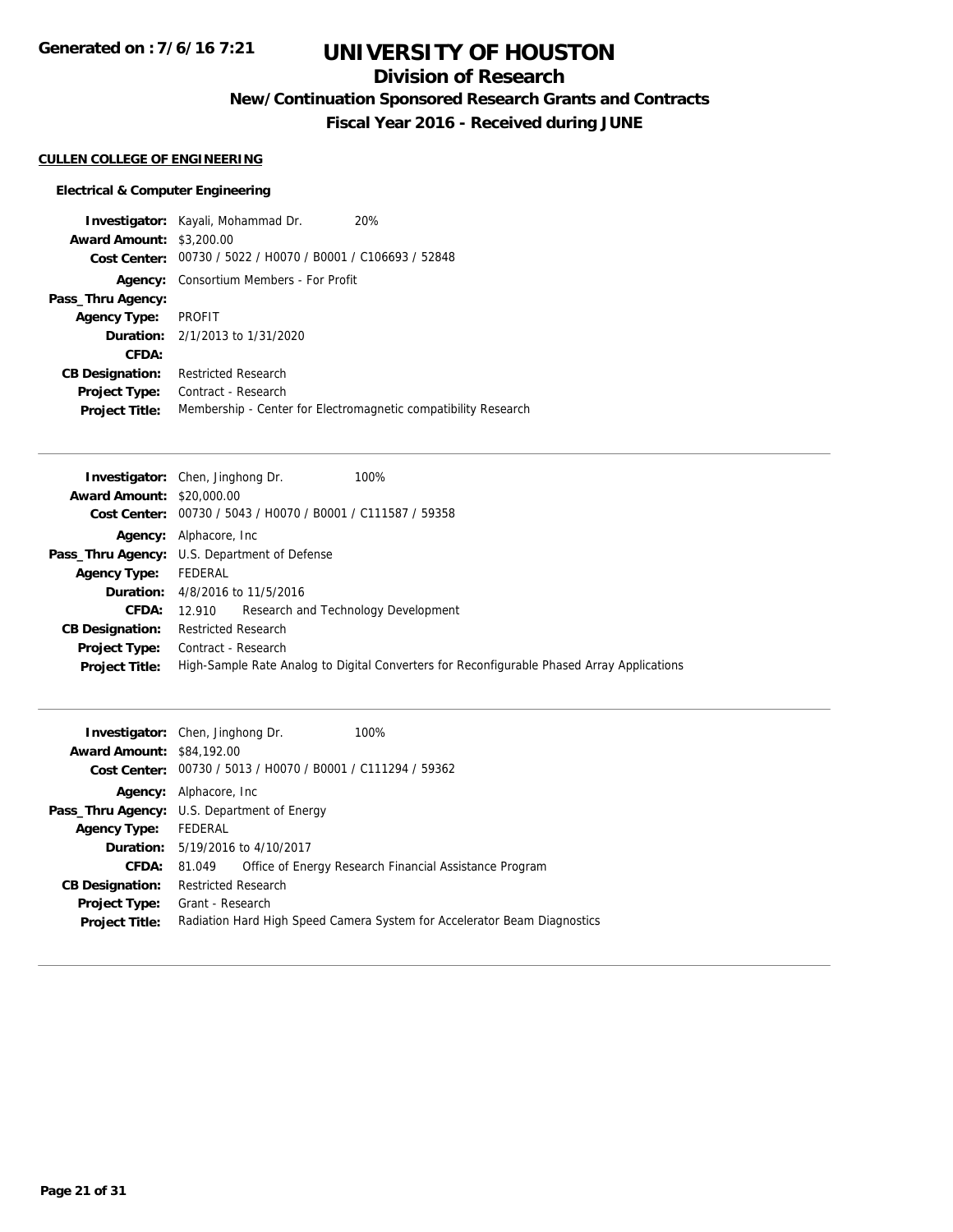**Generated on : 7/6/16 7:21**

# **UNIVERSITY OF HOUSTON**

## **Division of Research**

**New/Continuation Sponsored Research Grants and Contracts**

**Fiscal Year 2016 - Received during JUNE**

### **CULLEN COLLEGE OF ENGINEERING**

### **Electrical & Computer Engineering**

| <b>Investigator:</b> Fu, Xin Dr.      |                            |                                                             | 100%                                                                           |  |
|---------------------------------------|----------------------------|-------------------------------------------------------------|--------------------------------------------------------------------------------|--|
| <b>Award Amount: \$409,980.00</b>     |                            |                                                             |                                                                                |  |
|                                       |                            | Cost Center: 00730 / 5013 / H0070 / B0001 / G111181 / 59366 |                                                                                |  |
| Agency:                               |                            | National Science Foundation                                 |                                                                                |  |
| Pass_Thru Agency:                     |                            |                                                             |                                                                                |  |
| <b>Agency Type:</b>                   | FEDERAL                    |                                                             |                                                                                |  |
|                                       |                            | <b>Duration:</b> 6/15/2016 to 5/31/2019                     |                                                                                |  |
| CFDA:                                 | 47.070                     |                                                             | Computer and Information Science and Engineering (CISE)                        |  |
| <b>CB Designation:</b>                | <b>Restricted Research</b> |                                                             |                                                                                |  |
| <b>Project Type:</b> Grant - Research |                            |                                                             |                                                                                |  |
| <b>Project Title:</b>                 |                            |                                                             | SHF: Small: Leveraging User Preferences for Mobile User Experience Improvement |  |
|                                       |                            |                                                             |                                                                                |  |

|                                  | <b>Investigator:</b> Roysam, Badrinath Dr.                | 100% |
|----------------------------------|-----------------------------------------------------------|------|
| <b>Award Amount: \$43,341,00</b> |                                                           |      |
| Cost Center:                     | 00730 / 5013 / H0070 / B0001 / G105492 / 53287            |      |
|                                  | <b>Agency:</b> Kitware, Inc.                              |      |
|                                  | Pass_Thru Agency: National Institutes of Health           |      |
| Agency Type: FEDERAL             |                                                           |      |
|                                  | <b>Duration:</b> 5/1/2013 to 4/30/2017                    |      |
| CFDA:                            | Biomedical Imaging Research<br>93.286                     |      |
| <b>CB Designation:</b>           | <b>Restricted Research</b>                                |      |
| <b>Project Type:</b>             | Grant - Research                                          |      |
| <b>Project Title:</b>            | Accelerating Community-Driven Medical Innovation with VTK |      |

### **Industrial Engineering**

| <b>Award Amount: \$11,529.46</b> | 25%<br><b>Investigator:</b> Lim, Gino Jinho Dr.<br>Cost Center: 00730 / 5018 / H0072 / B0001 / G110262 / 59252              |
|----------------------------------|-----------------------------------------------------------------------------------------------------------------------------|
|                                  | <b>Agency:</b> University of Texas MD Anderson Cancer Center                                                                |
|                                  | <b>Pass_Thru Agency:</b> Cancer Prevention and Research Institute of Texas                                                  |
| <b>Agency Type:</b>              | <b>STATE</b>                                                                                                                |
|                                  | <b>Duration:</b> 3/1/2016 to 2/28/2017                                                                                      |
| CFDA:                            |                                                                                                                             |
| <b>CB Designation:</b>           | <b>Restricted Research</b>                                                                                                  |
| <b>Project Type:</b>             | Grant - Research                                                                                                            |
| <b>Project Title:</b>            | Understanding Biological and Physical Factors Affecting Response to Proton Therapy to Improve its Clinical<br>Effectiveness |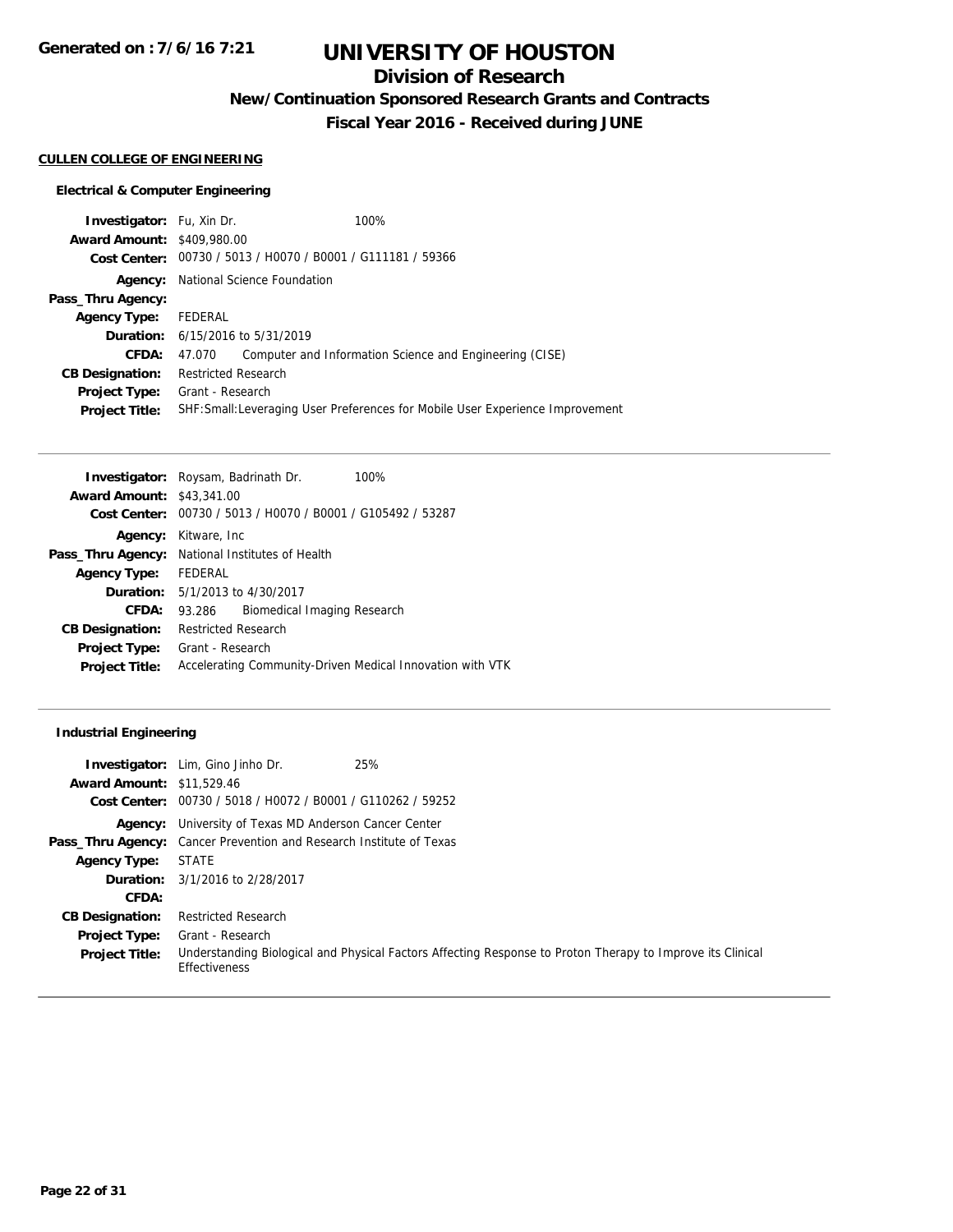## **Division of Research**

**New/Continuation Sponsored Research Grants and Contracts**

**Fiscal Year 2016 - Received during JUNE**

#### **CULLEN COLLEGE OF ENGINEERING**

### **Industrial Engineering**

| Investigator: Cao, Wenhua        | 75%                                                                                                                                |
|----------------------------------|------------------------------------------------------------------------------------------------------------------------------------|
| <b>Award Amount: \$34,588.37</b> |                                                                                                                                    |
|                                  | Cost Center: 00730 / 5018 / H0072 / B0001 / G110262 / 59252                                                                        |
|                                  | <b>Agency:</b> University of Texas MD Anderson Cancer Center                                                                       |
|                                  | <b>Pass_Thru Agency:</b> Cancer Prevention and Research Institute of Texas                                                         |
| <b>Agency Type:</b>              | <b>STATE</b>                                                                                                                       |
|                                  | <b>Duration:</b> 3/1/2016 to 2/28/2017                                                                                             |
| <b>CFDA:</b>                     |                                                                                                                                    |
| <b>CB Designation:</b>           | <b>Restricted Research</b>                                                                                                         |
| <b>Project Type:</b>             | Grant - Research                                                                                                                   |
| <b>Project Title:</b>            | Understanding Biological and Physical Factors Affecting Response to Proton Therapy to Improve its Clinical<br><b>Effectiveness</b> |

### **Mechanical Engineering**

|                                      | 30%<br><b>Investigator:</b> Hadjiev, Viktor Dr.               |                                                                                                            |
|--------------------------------------|---------------------------------------------------------------|------------------------------------------------------------------------------------------------------------|
| <b>Award Amount: \$12,000.00</b>     |                                                               |                                                                                                            |
| <b>Cost Center:</b>                  | 00730 / 5043 / H0452 / B0001 / G107520 / 54264                |                                                                                                            |
|                                      | Agency: Clarkson Aerospace Corporation                        |                                                                                                            |
|                                      | Pass_Thru Agency: U.S. Air Force Research Laboratory          |                                                                                                            |
| <b>Agency Type:</b>                  | FEDERAL                                                       |                                                                                                            |
|                                      | <b>Duration:</b> 9/3/2013 to 9/30/2017                        |                                                                                                            |
| CFDA:                                | Air Force Defense Research Sciences Program<br>12.800         |                                                                                                            |
| <b>CB Designation:</b>               | <b>Restricted Research</b>                                    |                                                                                                            |
| <b>Project Type:</b>                 | Contract - Research                                           |                                                                                                            |
| <b>Project Title:</b>                |                                                               | AFRL COLLABORATION PROGRAM - MATERIALS and MANUFACTURING RESEARCH                                          |
|                                      | Carbides                                                      | Raman Microscopy Characterization and Computational Simulations of Refractory Matrices and Nanocrystalline |
|                                      |                                                               |                                                                                                            |
|                                      |                                                               |                                                                                                            |
|                                      |                                                               |                                                                                                            |
|                                      | Investigator: Ghasemi, Hadi Prof.                             | 100%                                                                                                       |
| <b>Award Amount:</b><br>Cost Center: | \$30,000.00<br>00730 / 5022 / H0073 / B0001 / C110445 / 59181 |                                                                                                            |
| Agency:                              | Sociedad Quimica y Minera de Chile S. A.                      |                                                                                                            |
| Pass_Thru Agency:                    |                                                               |                                                                                                            |
| <b>Agency Type:</b>                  | <b>PROFIT</b>                                                 |                                                                                                            |
| Duration:                            | 12/1/2015 to 11/30/2016                                       |                                                                                                            |
| CFDA:                                |                                                               |                                                                                                            |
| <b>CB Designation:</b>               | <b>Restricted Research</b>                                    |                                                                                                            |
| <b>Project Type:</b>                 | Grant - Research                                              |                                                                                                            |
| <b>Project Title:</b>                |                                                               | Development of an enhanced surface evaporator (ESE) for solar salt ponds                                   |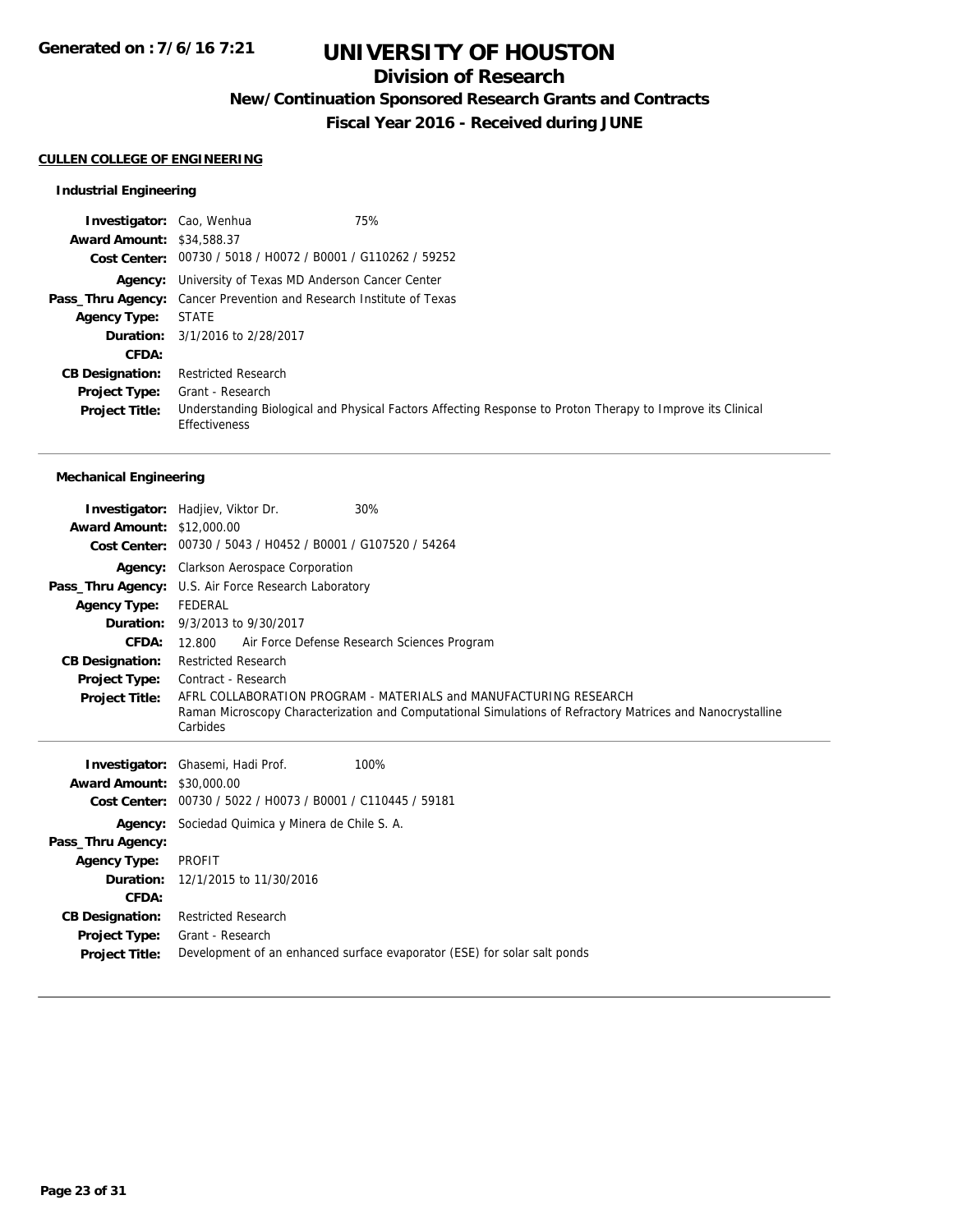## **Division of Research**

**New/Continuation Sponsored Research Grants and Contracts**

**Fiscal Year 2016 - Received during JUNE**

#### **CULLEN COLLEGE OF ENGINEERING**

### **Mechanical Engineering**

|                                  | <b>Investigator:</b> Sharma, Pradeep Dr.                    | 100%                                                                           |  |
|----------------------------------|-------------------------------------------------------------|--------------------------------------------------------------------------------|--|
| <b>Award Amount: \$40,050.00</b> |                                                             |                                                                                |  |
|                                  | Cost Center: 00730 / 5021 / H0073 / H0001 / C110259 / 57633 |                                                                                |  |
| Agency:                          | Schlumberger Foundation, Inc.                               |                                                                                |  |
| Pass_Thru Agency:                |                                                             |                                                                                |  |
| <b>Agency Type:</b>              | FOUNDATION                                                  |                                                                                |  |
|                                  | <b>Duration:</b> $6/5/2015$ to $6/4/2017$                   |                                                                                |  |
| CFDA:                            |                                                             |                                                                                |  |
| <b>CB Designation:</b>           | Non Research                                                |                                                                                |  |
| <b>Project Type:</b>             | Grant - Scholarship/Fellowship                              |                                                                                |  |
| <b>Project Title:</b>            |                                                             | Schlumberger Foundation for the Future, Faculty for the Future: Himani Agrawal |  |

|                                  | <b>Investigator:</b> Song, Gangbing Dr.              | 100%                                                                                                             |
|----------------------------------|------------------------------------------------------|------------------------------------------------------------------------------------------------------------------|
| <b>Award Amount: \$52,800.00</b> |                                                      |                                                                                                                  |
| Cost Center:                     | 00730 / 5022 / H0073 / B0001 / C111463 / 59158       |                                                                                                                  |
|                                  | Agency: OneSubsea LLC                                |                                                                                                                  |
| Pass_Thru Agency:                |                                                      |                                                                                                                  |
| <b>Agency Type:</b>              | PROFIT                                               |                                                                                                                  |
|                                  | <b>Duration:</b> 2/25/2016 to 10/24/2016             |                                                                                                                  |
| CFDA:                            |                                                      |                                                                                                                  |
| <b>CB Designation:</b>           | <b>Restricted Research</b>                           |                                                                                                                  |
| <b>Project Type:</b>             | Grant - Research                                     |                                                                                                                  |
| <b>Project Title:</b>            | the damping characteristics of viscoelastic material | Study to investigate effect of increased pressure and prolonged exposure to UV, high temperature and humidity on |

### **Nanosystem Manufacturing Center**

|                                  | 50%<br><b>Investigator:</b> Shih, Wei-Chuan Dr.                                                                   |
|----------------------------------|-------------------------------------------------------------------------------------------------------------------|
| <b>Award Amount: \$75,000.00</b> |                                                                                                                   |
|                                  | Cost Center: 00730 / 5013 / H0070 / B0001 / G110932 / 59305                                                       |
|                                  | <b>Agency:</b> National Science Foundation                                                                        |
| Pass_Thru Agency:                |                                                                                                                   |
| <b>Agency Type:</b>              | FEDERAL                                                                                                           |
|                                  | <b>Duration:</b> $6/1/2016$ to $5/31/2018$                                                                        |
| CFDA:                            | <b>Engineering Grants</b><br>47.041                                                                               |
| <b>CB Designation:</b>           | Restricted Research                                                                                               |
| <b>Project Type:</b>             | Grant - Research                                                                                                  |
| <b>Project Title:</b>            | Multimodal signal amplification by collaborative plasmonic intensification and catalytic multiplication (c-PI/CM) |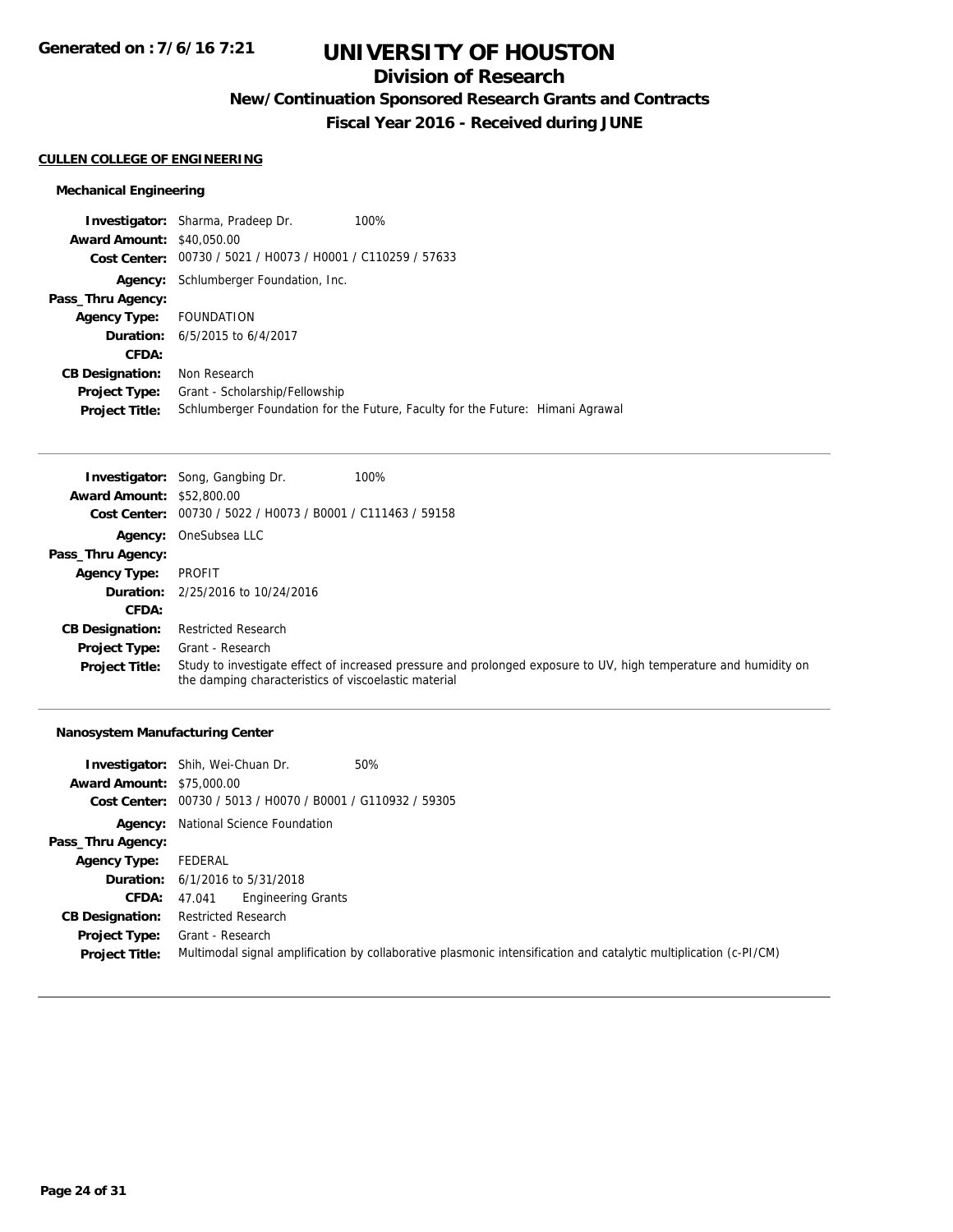## **Division of Research**

**New/Continuation Sponsored Research Grants and Contracts**

**Fiscal Year 2016 - Received during JUNE**

#### **DIVISION OF RESEARCH**

### **Center for Advanced Materials**

**Investigator:** Ignatiev, Alex Dr. 100% **Award Amount:** \$10,000.00 **Cost Center:** 00730 / 5022 / H0453 / B0001 / C106966 / 53976 **Agency:** Consortium Members - For Profit **Pass\_Thru Agency: Agency Type:** PROFIT **Duration:** 9/1/2013 to 8/31/2025 **CFDA: CB Designation:** Restricted Research **Project Type:** Grant - Research **Project Title:** CAM Consortium Memberships

#### **TcSUH**

|                                  | <b>Investigator:</b> Brazdeikis, Audrius Dr.                | 75% |
|----------------------------------|-------------------------------------------------------------|-----|
| <b>Award Amount: \$46,686.00</b> |                                                             |     |
|                                  | Cost Center: 00730 / 5022 / H0452 / B0001 / C110784 / 58894 |     |
| Agency:                          | Endomagnetics Ltd                                           |     |
| Pass_Thru Agency:                |                                                             |     |
| <b>Agency Type:</b>              | PROFIT                                                      |     |
|                                  | <b>Duration:</b> 2/1/2016 to 1/31/2017                      |     |
| CFDA:                            |                                                             |     |
| <b>CB Designation:</b>           | <b>Restricted Research</b>                                  |     |
| <b>Project Type:</b>             | Contract - Research                                         |     |
| <b>Project Title:</b>            | Characterization of various non-cryogenic magnetic sensors  |     |

|                                  | <b>Investigator:</b> Meen, James Dr.                 | 70%                                                             |
|----------------------------------|------------------------------------------------------|-----------------------------------------------------------------|
| <b>Award Amount: \$49,000.00</b> |                                                      |                                                                 |
|                                  |                                                      | Cost Center: 00730 / 5043 / H0452 / B0001 / G107616 / 54500     |
|                                  | <b>Agency:</b> Clarkson Aerospace Corporation        |                                                                 |
|                                  | Pass_Thru Agency: U.S. Air Force Research Laboratory |                                                                 |
| <b>Agency Type:</b>              | FEDERAL                                              |                                                                 |
|                                  | <b>Duration:</b> 9/3/2013 to 9/30/2017               |                                                                 |
| CFDA:                            | 12.800                                               | Air Force Defense Research Sciences Program                     |
| <b>CB Designation:</b>           | <b>Restricted Research</b>                           |                                                                 |
| <b>Project Type:</b>             | Contract - Research                                  |                                                                 |
| <b>Project Title:</b>            |                                                      | AFRL Collaboration Program-Materials and Manufacturing Research |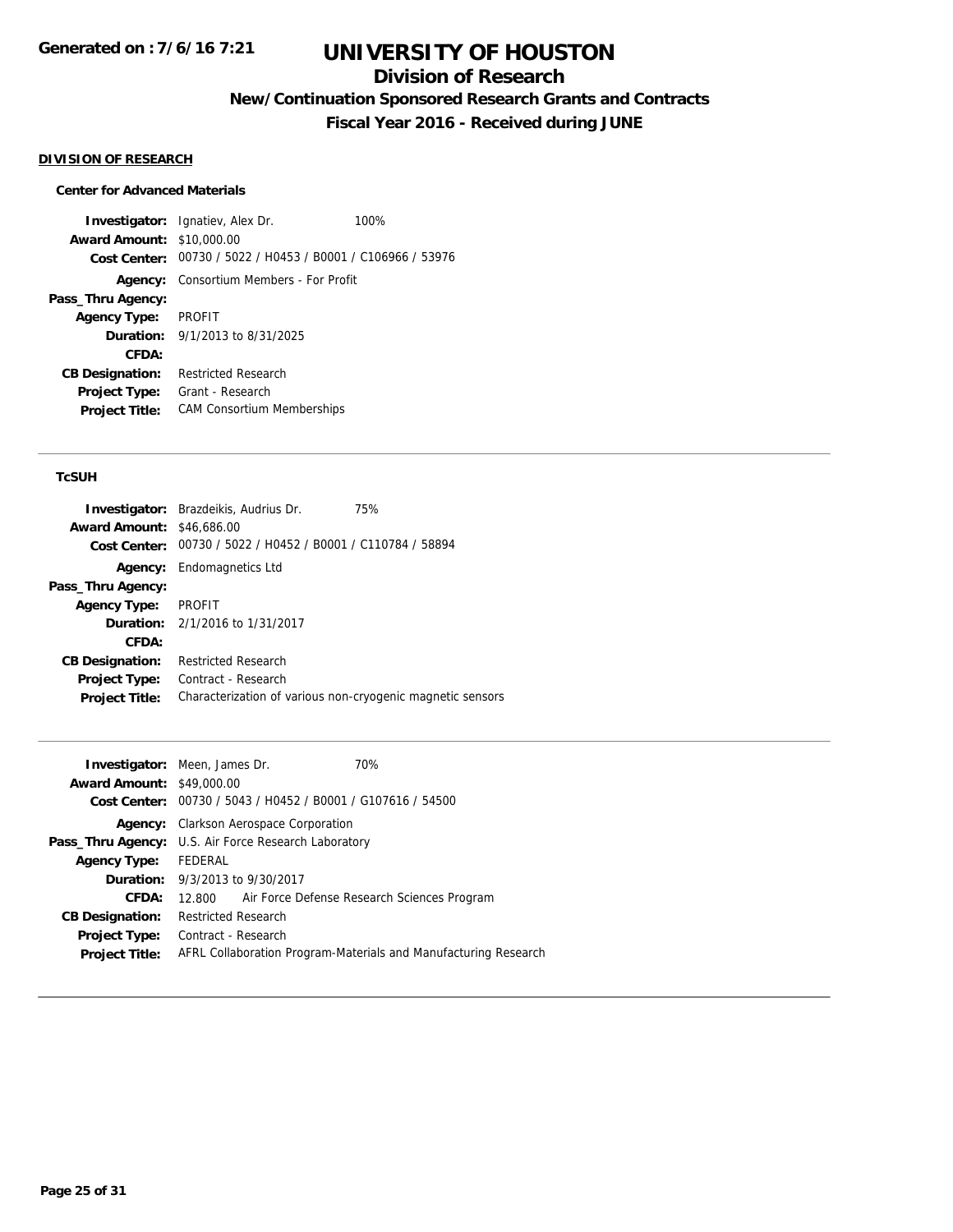## **Division of Research**

**New/Continuation Sponsored Research Grants and Contracts**

**Fiscal Year 2016 - Received during JUNE**

#### **DIVISION OF RESEARCH**

### **TcSUH**

| <b>Award Amount: \$28,000.00</b><br><b>Agency Type:</b><br>Duration:<br>CFDA:<br><b>CB Designation:</b><br><b>Project Type:</b><br><b>Project Title:</b> | 70%<br>Investigator: Hadjiev, Viktor Dr.<br>Cost Center: 00730 / 5043 / H0452 / B0001 / G107520 / 54264<br>Agency: Clarkson Aerospace Corporation<br>Pass_Thru Agency: U.S. Air Force Research Laboratory<br><b>FEDERAL</b><br>9/3/2013 to 9/30/2017<br>Air Force Defense Research Sciences Program<br>12.800<br><b>Restricted Research</b><br>Contract - Research<br>AFRL COLLABORATION PROGRAM - MATERIALS and MANUFACTURING RESEARCH<br>Raman Microscopy Characterization and Computational Simulations of Refractory Matrices and Nanocrystalline<br>Carbides |
|----------------------------------------------------------------------------------------------------------------------------------------------------------|-------------------------------------------------------------------------------------------------------------------------------------------------------------------------------------------------------------------------------------------------------------------------------------------------------------------------------------------------------------------------------------------------------------------------------------------------------------------------------------------------------------------------------------------------------------------|
| <b>Award Amount: \$31,000.10</b>                                                                                                                         | Investigator: Chen, Shuo Dr.<br>16.5%                                                                                                                                                                                                                                                                                                                                                                                                                                                                                                                             |
|                                                                                                                                                          | Cost Center: 00730 / 5043 / H0452 / B0001 / G106483 / 52950                                                                                                                                                                                                                                                                                                                                                                                                                                                                                                       |
| Agency:                                                                                                                                                  | U.S. Air Force Academy                                                                                                                                                                                                                                                                                                                                                                                                                                                                                                                                            |
| Pass_Thru Agency:<br><b>Agency Type:</b>                                                                                                                 | <b>FEDERAL</b>                                                                                                                                                                                                                                                                                                                                                                                                                                                                                                                                                    |
| Duration:                                                                                                                                                | 5/1/2013 to 4/30/2018                                                                                                                                                                                                                                                                                                                                                                                                                                                                                                                                             |
| CFDA:                                                                                                                                                    | Air Force Defense Research Sciences Program<br>12.800                                                                                                                                                                                                                                                                                                                                                                                                                                                                                                             |
| <b>CB Designation:</b>                                                                                                                                   | <b>Restricted Research</b>                                                                                                                                                                                                                                                                                                                                                                                                                                                                                                                                        |
| Project Type:                                                                                                                                            | Grant - Research                                                                                                                                                                                                                                                                                                                                                                                                                                                                                                                                                  |
| <b>Project Title:</b>                                                                                                                                    | Vibration Spectrometer for Detecting Single Atoms Using Carbon Nanotube Resonator Arrays                                                                                                                                                                                                                                                                                                                                                                                                                                                                          |
|                                                                                                                                                          | 50%<br>Investigator: Hor, Pei-Herng Dr.                                                                                                                                                                                                                                                                                                                                                                                                                                                                                                                           |
| <b>Award Amount: \$18,860.00</b>                                                                                                                         | Cost Center: 00730 / 5021 / H0112 / B0001 / G100470 / 45459                                                                                                                                                                                                                                                                                                                                                                                                                                                                                                       |
|                                                                                                                                                          | Agency: St. Luke's Episcopal Hospital                                                                                                                                                                                                                                                                                                                                                                                                                                                                                                                             |
| Pass_Thru Agency:                                                                                                                                        |                                                                                                                                                                                                                                                                                                                                                                                                                                                                                                                                                                   |
| <b>Agency Type:</b><br>Duration:                                                                                                                         | <b>NON PROFIT</b><br>6/1/2009 to 5/31/2017                                                                                                                                                                                                                                                                                                                                                                                                                                                                                                                        |
| CFDA:                                                                                                                                                    |                                                                                                                                                                                                                                                                                                                                                                                                                                                                                                                                                                   |
| <b>CB Designation:</b>                                                                                                                                   | <b>Restricted Research</b>                                                                                                                                                                                                                                                                                                                                                                                                                                                                                                                                        |
| Project Type:                                                                                                                                            | Grant - Research                                                                                                                                                                                                                                                                                                                                                                                                                                                                                                                                                  |
| <b>Project Title:</b>                                                                                                                                    | Simulation & Optimization of High Intensity Focus Ultrasound Surgery                                                                                                                                                                                                                                                                                                                                                                                                                                                                                              |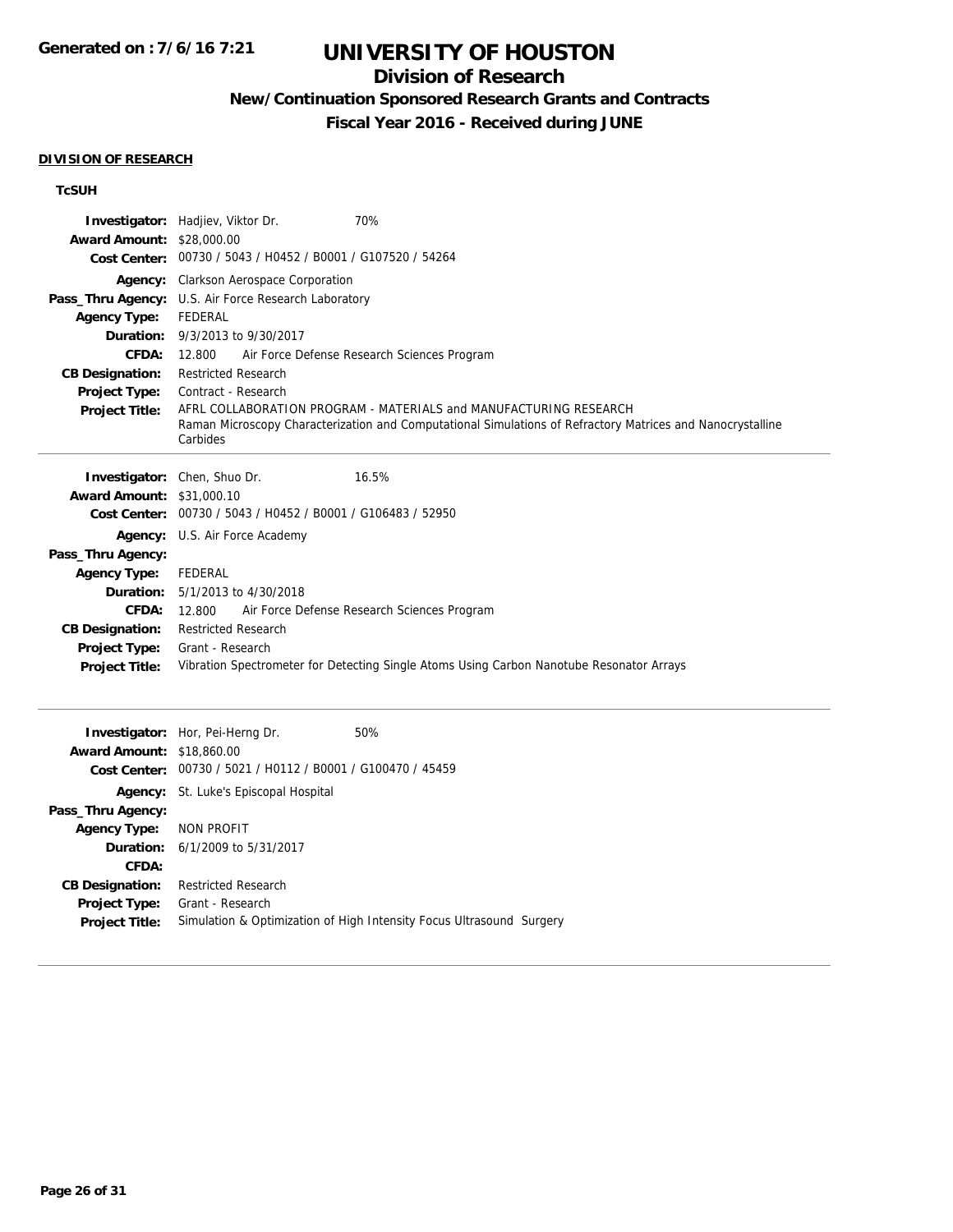## **Division of Research**

**New/Continuation Sponsored Research Grants and Contracts**

**Fiscal Year 2016 - Received during JUNE**

#### **DIVISION OF RESEARCH**

### **TcSUH**

| <b>Investigator:</b> Lv, Bing Dr. | 25%                                                                                                       |
|-----------------------------------|-----------------------------------------------------------------------------------------------------------|
| <b>Award Amount: \$50,000.00</b>  |                                                                                                           |
|                                   | Cost Center: 00730 / 5013 / H0452 / B0001 / G109411 / 57613                                               |
|                                   | <b>Agency:</b> U.S. Air Force Office of Scientific Research                                               |
| Pass_Thru Agency:                 |                                                                                                           |
| <b>Agency Type:</b>               | FEDERAL                                                                                                   |
|                                   | <b>Duration:</b> 7/1/2015 to 6/30/2020                                                                    |
| CFDA:                             | 12.800 Air Force Defense Research Sciences Program                                                        |
| <b>CB Designation:</b>            | <b>Restricted Research</b>                                                                                |
| <b>Project Type:</b>              | Grant - Research                                                                                          |
| <b>Project Title:</b>             | Search for Novel Superconductors, Thermoelectrics, and Super-Thermal-Conductors with Enhanced Performance |

|                                  | 25%<br><b>Investigator:</b> Chu, Ching-Wu Dr.                                                             |
|----------------------------------|-----------------------------------------------------------------------------------------------------------|
| <b>Award Amount: \$50,000.00</b> |                                                                                                           |
|                                  | Cost Center: 00730 / 5013 / H0452 / B0001 / G109411 / 57613                                               |
|                                  | <b>Agency:</b> U.S. Air Force Office of Scientific Research                                               |
| Pass_Thru Agency:                |                                                                                                           |
| Agency Type:                     | FEDERAL                                                                                                   |
|                                  | <b>Duration:</b> 7/1/2015 to 6/30/2020                                                                    |
| <b>CFDA:</b>                     | Air Force Defense Research Sciences Program<br>12.800                                                     |
| <b>CB Designation:</b>           | <b>Restricted Research</b>                                                                                |
| <b>Project Type:</b>             | Grant - Research                                                                                          |
| <b>Project Title:</b>            | Search for Novel Superconductors, Thermoelectrics, and Super-Thermal-Conductors with Enhanced Performance |

| <b>Award Amount: \$93,939.71</b>              | 50%<br><b>Investigator:</b> Ren, Zhifeng Dr.<br>Cost Center: 00730 / 5043 / H0452 / B0001 / G106483 / 52950  |
|-----------------------------------------------|--------------------------------------------------------------------------------------------------------------|
|                                               | <b>Agency:</b> U.S. Air Force Academy                                                                        |
| Pass_Thru Agency:                             |                                                                                                              |
| <b>Agency Type:</b>                           | FEDERAL                                                                                                      |
|                                               | <b>Duration:</b> $5/1/2013$ to $4/30/2018$                                                                   |
|                                               | <b>CFDA:</b> 12.800 Air Force Defense Research Sciences Program                                              |
| <b>CB Designation:</b>                        | <b>Restricted Research</b>                                                                                   |
| <b>Project Type:</b><br><b>Project Title:</b> | Grant - Research<br>Vibration Spectrometer for Detecting Single Atoms Using Carbon Nanotube Resonator Arrays |
|                                               |                                                                                                              |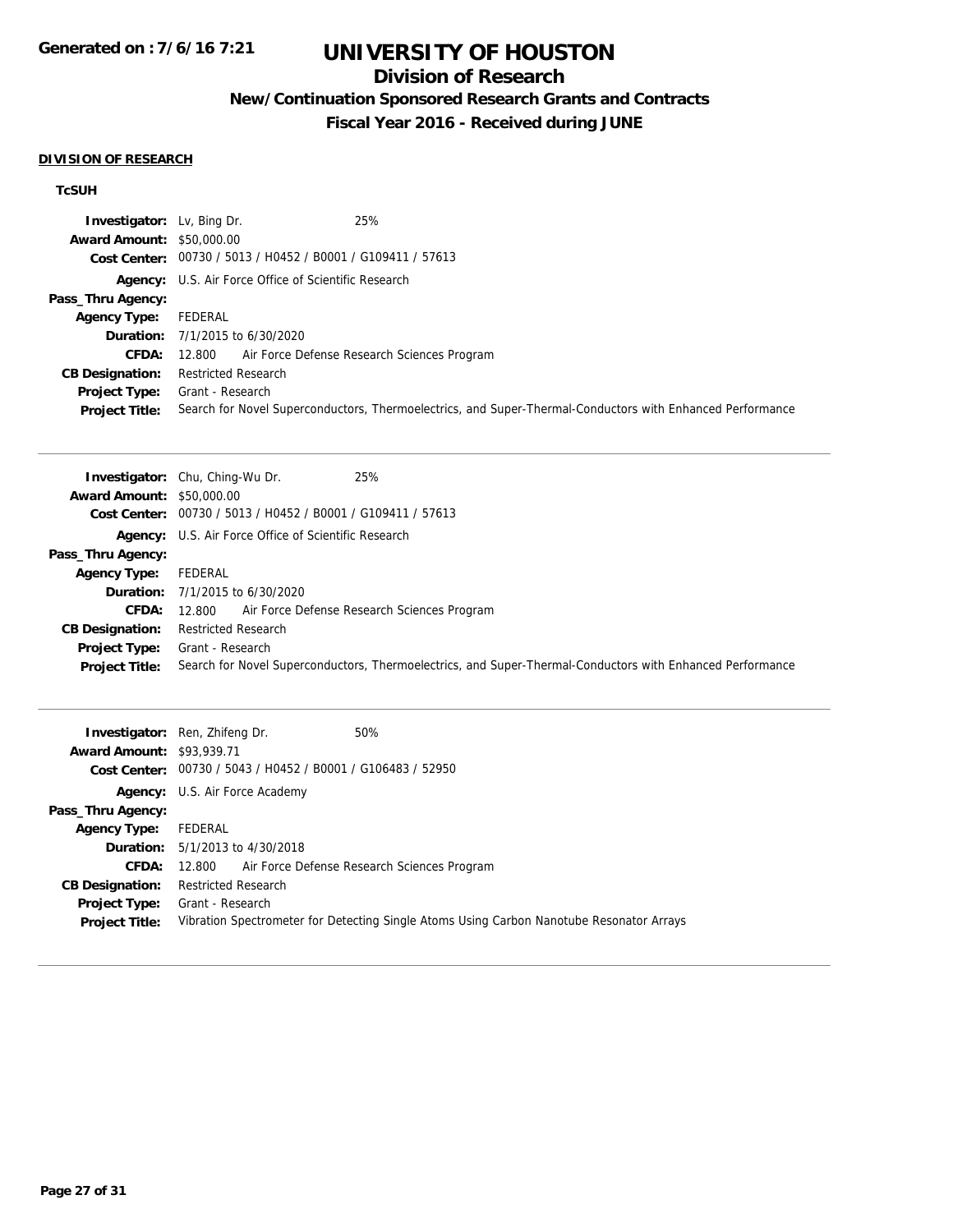## **Division of Research**

**New/Continuation Sponsored Research Grants and Contracts**

**Fiscal Year 2016 - Received during JUNE**

#### **DIVISION OF RESEARCH**

## **TIMES**

|                                  | <b>Investigator:</b> Francis, David Dr.<br>45%                                                         |
|----------------------------------|--------------------------------------------------------------------------------------------------------|
| <b>Award Amount: \$47,109.60</b> |                                                                                                        |
|                                  | Cost Center: 00730 / 5015 / H0288 / B0001 / G100232 / 46963                                            |
|                                  | <b>Agency:</b> University of Texas at Austin                                                           |
|                                  | <b>Pass_Thru Agency:</b> U.S. Department of Education                                                  |
| <b>Agency Type:</b>              | FEDERAL                                                                                                |
|                                  | <b>Duration:</b> 7/1/2010 to 6/30/2017                                                                 |
| CFDA:                            | 84.305 Education Research, Development and Dissemination                                               |
| <b>CB Designation:</b>           | <b>Restricted Research</b>                                                                             |
| <b>Project Type:</b>             | Grant - Research                                                                                       |
| <b>Project Title:</b>            | Understanding Malleable Cognitive Processes and Integrated Comprehension Interventions for Grades 7-12 |

|                                  | 40%<br><b>Investigator:</b> Fletcher, Jack Dr.                                                         |
|----------------------------------|--------------------------------------------------------------------------------------------------------|
| <b>Award Amount: \$41,875.20</b> |                                                                                                        |
|                                  | Cost Center: 00730 / 5015 / H0288 / B0001 / G100232 / 46963                                            |
|                                  | <b>Agency:</b> University of Texas at Austin                                                           |
|                                  | <b>Pass_Thru Agency:</b> U.S. Department of Education                                                  |
| <b>Agency Type:</b>              | FEDERAL                                                                                                |
|                                  | <b>Duration:</b> 7/1/2010 to 6/30/2017                                                                 |
| CFDA:                            | 84.305 Education Research, Development and Dissemination                                               |
| <b>CB Designation:</b>           | <b>Restricted Research</b>                                                                             |
| <b>Project Type:</b>             | Grant - Research                                                                                       |
| <b>Project Title:</b>            | Understanding Malleable Cognitive Processes and Integrated Comprehension Interventions for Grades 7-12 |

|                                  | 80%<br><b>Investigator:</b> Barr, Christopher Dr.                                               |
|----------------------------------|-------------------------------------------------------------------------------------------------|
| <b>Award Amount: \$11,070.40</b> |                                                                                                 |
|                                  | Cost Center: 00730 / 5043 / H0288 / B0001 / G111624 / 59289                                     |
|                                  | <b>Agency:</b> Research Foundation of the State University of New York                          |
|                                  | <b>Pass_Thru Agency:</b> National Institute on Deafness and Other Communication Disorders       |
| <b>Agency Type:</b>              | FEDERAL                                                                                         |
|                                  | <b>Duration:</b> 7/1/2016 to 6/30/2017                                                          |
| CFDA:                            | Research Related to Deafness and Communication Disorders<br>93.173                              |
| <b>CB Designation:</b>           | <b>Restricted Research</b>                                                                      |
| <b>Project Type:</b>             | Grant - Research                                                                                |
| <b>Project Title:</b>            | Evidence-Based Clinical Diagnosis of Specific Language Impairments in Spanish-Speaking Children |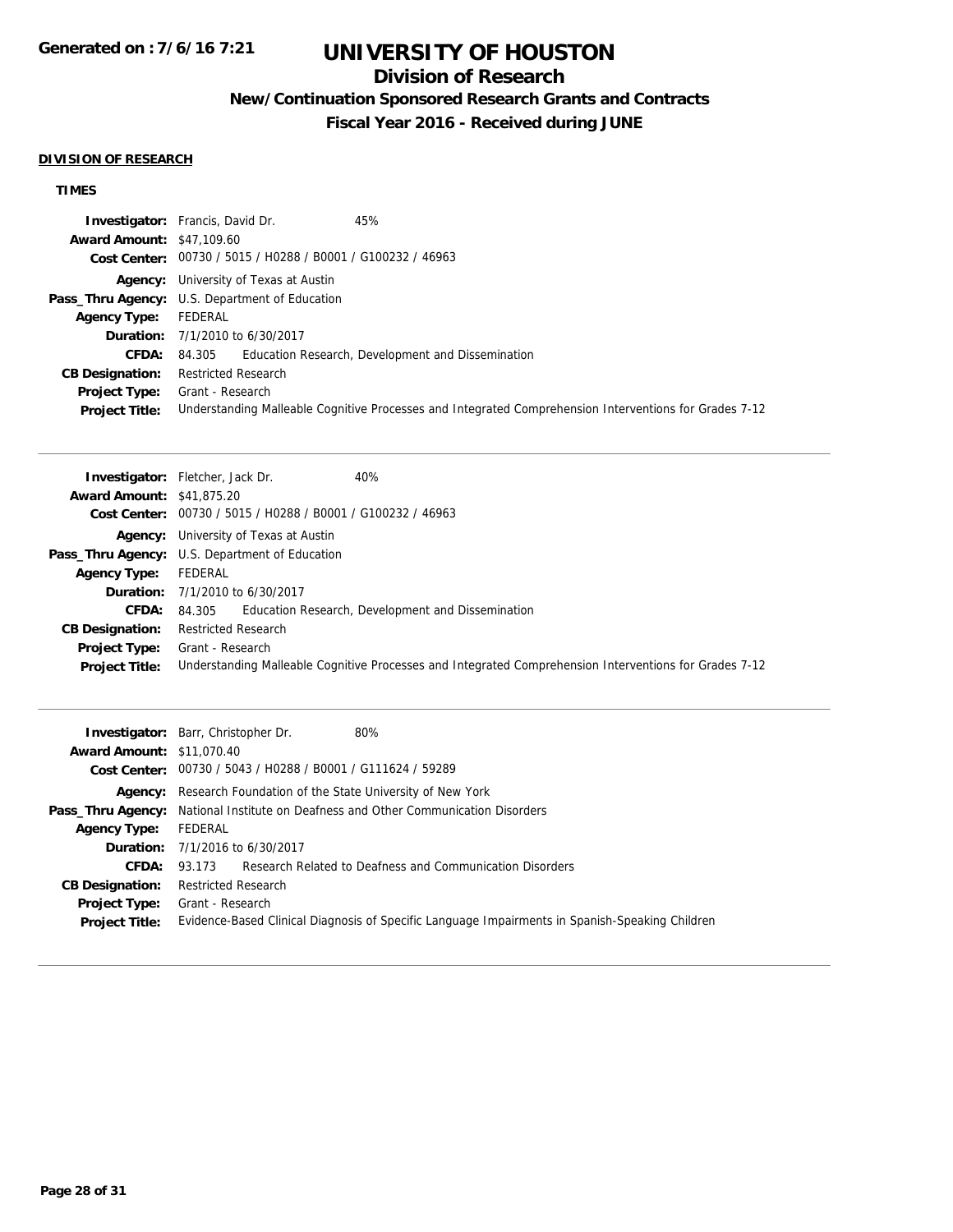## **Division of Research**

**New/Continuation Sponsored Research Grants and Contracts**

**Fiscal Year 2016 - Received during JUNE**

#### **DIVISION OF RESEARCH**

## **TIMES**

|                                                             | <b>Investigator:</b> Pavlidis, Ioannis Dr.        | 50% |
|-------------------------------------------------------------|---------------------------------------------------|-----|
| <b>Award Amount:</b>                                        | \$30,340.00                                       |     |
| Cost Center: 00730 / 5022 / H0288 / B0001 / G106793 / 55148 |                                                   |     |
|                                                             | <b>Agency:</b> Texas A&M Transportation Institute |     |
| Pass_Thru Agency:                                           | Toyota Motor Corporation                          |     |
| <b>Agency Type:</b>                                         | <b>PROFIT</b>                                     |     |
|                                                             | <b>Duration:</b> 1/17/2014 to 12/31/2016          |     |
| CFDA:                                                       |                                                   |     |
| <b>CB Designation:</b>                                      | Restricted Research                               |     |
| <b>Project Type:</b>                                        | Contract - Research                               |     |
| <b>Project Title:</b>                                       | Toyota Economic Loss Settlement Safety Research   |     |

| <b>Investigator:</b> Carlson, Coleen Dr.<br>80%      |  |
|------------------------------------------------------|--|
| <b>Award Amount: \$75,950.40</b>                     |  |
| 00730 / 5018 / H0288 / B0001 / G111077 / 58636       |  |
| University of Texas Health Science Center at Houston |  |
| <b>Texas Education Agency</b>                        |  |
| <b>STATE</b>                                         |  |
| <b>Duration:</b> $9/1/2015$ to $8/31/2016$           |  |
|                                                      |  |
| <b>Restricted Research</b>                           |  |
| Grant - Research                                     |  |
| TPRI & Tejas LEE Print, Distribution and Development |  |
| <b>Cost Center:</b>                                  |  |

|                                  | 80%<br><b>Investigator:</b> Barr, Christopher Dr.                             |
|----------------------------------|-------------------------------------------------------------------------------|
| <b>Award Amount: \$38,680.00</b> |                                                                               |
|                                  | Cost Center: 00730 / 5013 / H0288 / B0001 / G109063 / 56124                   |
|                                  | <b>Agency:</b> University of Miami                                            |
|                                  | <b>Pass_Thru Agency:</b> U.S. Department of Education                         |
| <b>Agency Type:</b>              | FEDERAL                                                                       |
|                                  | <b>Duration:</b> 9/1/2014 to 8/31/2017                                        |
| <b>CFDA:</b>                     | Advancing System Improvements to Support Targets for Healthy People<br>93.088 |
| <b>CB Designation:</b>           | <b>Restricted Research</b>                                                    |
| <b>Project Type:</b>             | Grant - Research                                                              |
| <b>Project Title:</b>            | Reading Achievement Multi-Component Program (RAMP-UP)                         |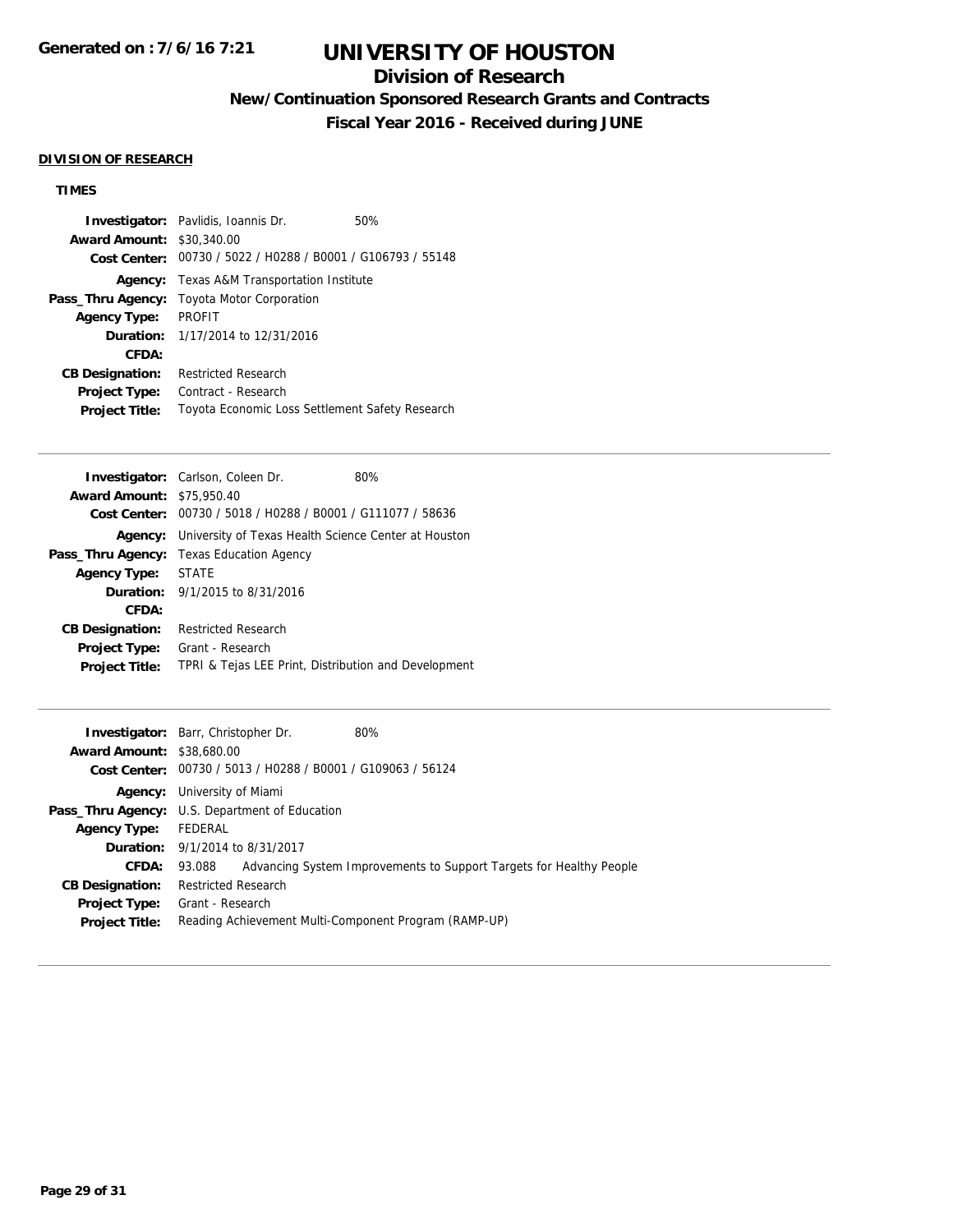**Generated on : 7/6/16 7:21**

## **UNIVERSITY OF HOUSTON**

## **Division of Research**

**New/Continuation Sponsored Research Grants and Contracts**

**Fiscal Year 2016 - Received during JUNE**

### **GRADUATE COLLEGE OF SOCIAL WORK**

#### **Center for Drug and Social Policy Research**

**Investigator:** Narendorf, Sarah Dr. 100% **Award Amount:** \$100,000.00 **Cost Center:** 00730 / 5016 / H0508 / B0001 / G111839 / 59332 **Agency:** Texas Department of Housing and Community Affairs **Pass\_Thru Agency: Agency Type:** STATE **Duration:** 5/26/2016 to 12/31/2016 **CFDA: CB Designation:** Restricted Research **Project Type:** Contract - Research **Project Title:** Homeless Youth Study: Phase III Data Analysis

|                                 | <b>Investigator:</b> Narendorf, Sarah Dr.<br>100%                          |
|---------------------------------|----------------------------------------------------------------------------|
| <b>Award Amount: \$6,772.35</b> |                                                                            |
| Cost Center:                    | 00730 / 5021 / H0508 / B0001 / C111712 / 59328                             |
|                                 | <b>Agency:</b> Greater Houston Community Foundation                        |
| Pass_Thru Agency:               |                                                                            |
| <b>Agency Type:</b>             | FOUNDATION                                                                 |
|                                 | <b>Duration:</b> 5/20/2016 to 7/15/2016                                    |
| CFDA:                           |                                                                            |
| <b>CB Designation:</b>          | <b>Restricted Research</b>                                                 |
| <b>Project Type:</b>            | Grant - Research                                                           |
| <b>Project Title:</b>           | Intervention Targets for Reducing Risk Factors Among Homeless Young Adults |
|                                 |                                                                            |

#### **Child & Family for Innovative Research**

| <b>Investigator:</b> Jennings, Sheara Williams Dr. 100% |
|---------------------------------------------------------|
| <b>Award Amount: \$58,600.00</b>                        |
| 00730 / 5013 / H0509 / B0100 / G110118 / 59346          |
| <b>Agency:</b> Change Happens                           |
| Administration for Children and Families                |
| FEDERAL                                                 |
| <b>Duration:</b> 9/30/2015 to 9/29/2016                 |
| Personal Responsibility Education Program<br>93.092     |
| Non Restricted Research                                 |
| Grant - Research                                        |
| <b>Evaluation of Project HYPE</b>                       |
|                                                         |